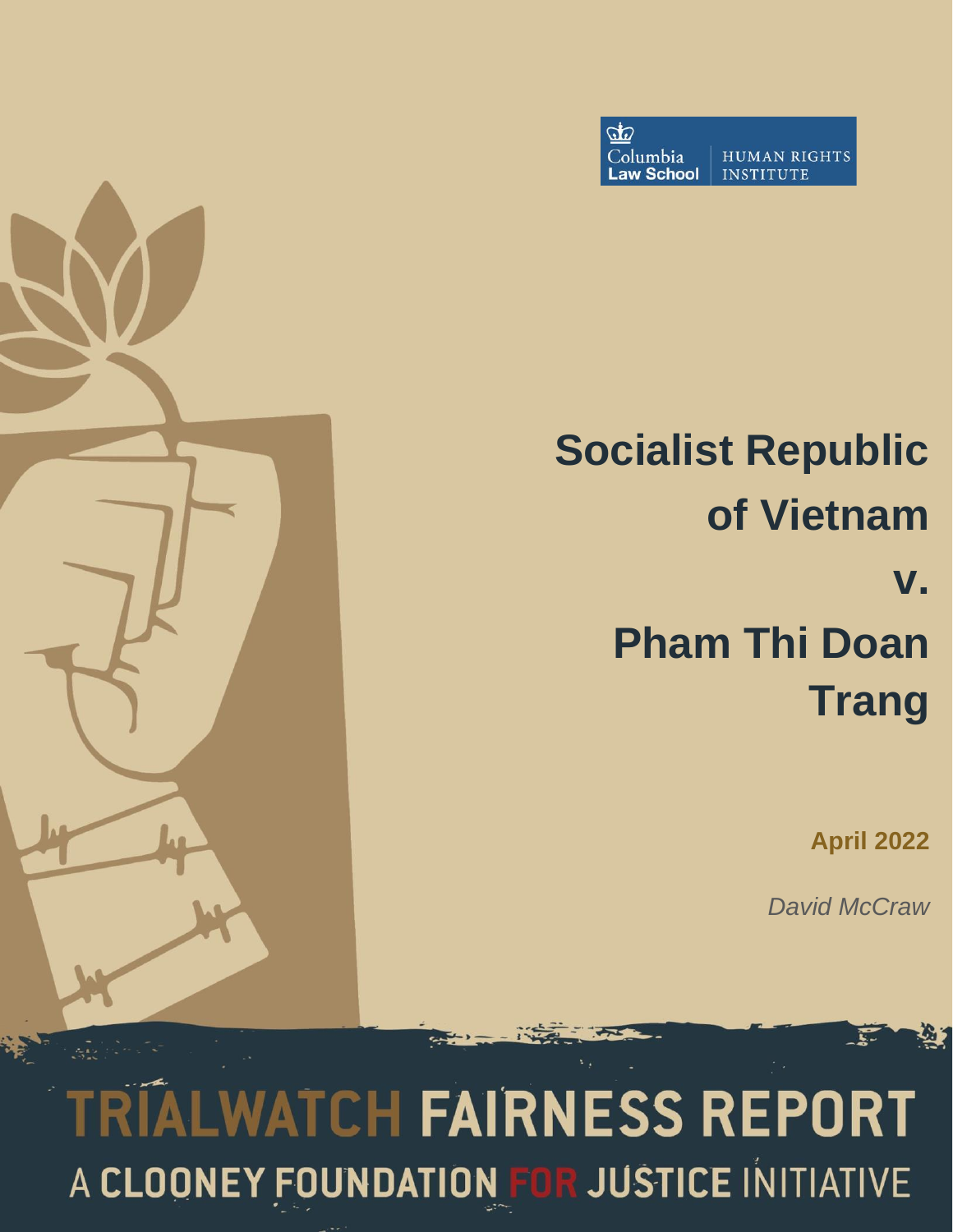# **ABOUT THE AUTHORS**

.

**David McCraw** teaches Media Law at Harvard Law School and the New York University School of Law. He has served as in-house counsel at The New York Times and the New York Daily News and is the author of the book, "Truth in Our Times: The Fight for Press Freedom in the Age of Alternative Facts."

The **Columbia Law School Human Rights Institute and the Human Rights Clinic** work to advance human rights around the world and to train the next generation of strategic advocates for social justice. The Institute serves as the focal point of international human rights education, scholarship, and practice at Columbia Law School. The Clinic works in partnership with civil society organizations and communities to carry out human rights investigations, legal and policy analysis, litigation, report-writing, and advocacy. The Institute and Clinic are partners in the Clooney Foundation for Justice's TrialWatch Initiative.

# **ABOUT THE CLOONEY FOUNDATION FOR JUSTICE'S TRIALWATCH INITIATIVE**

**TrialWatch is an initiative of** the **Clooney Foundation for Justice.** Its mission is to expose injustice, help to free those unjustly detained and promote the rule of law around the world. TrialWatch monitors criminal trials globally against those who are most vulnerable including journalists, protesters, women, LGBTQ+ persons and minorities — and advocates for the rights of the unfairly convicted. Over time, TrialWatch will use the data it gathers to publish a Global Justice Ranking exposing countries' performance and use it to support advocacy for systemic change.

*The statements and analysis expressed are solely those of the authors, and the views expressed in this report are not necessarily those of the Clooney Foundation for Justice.*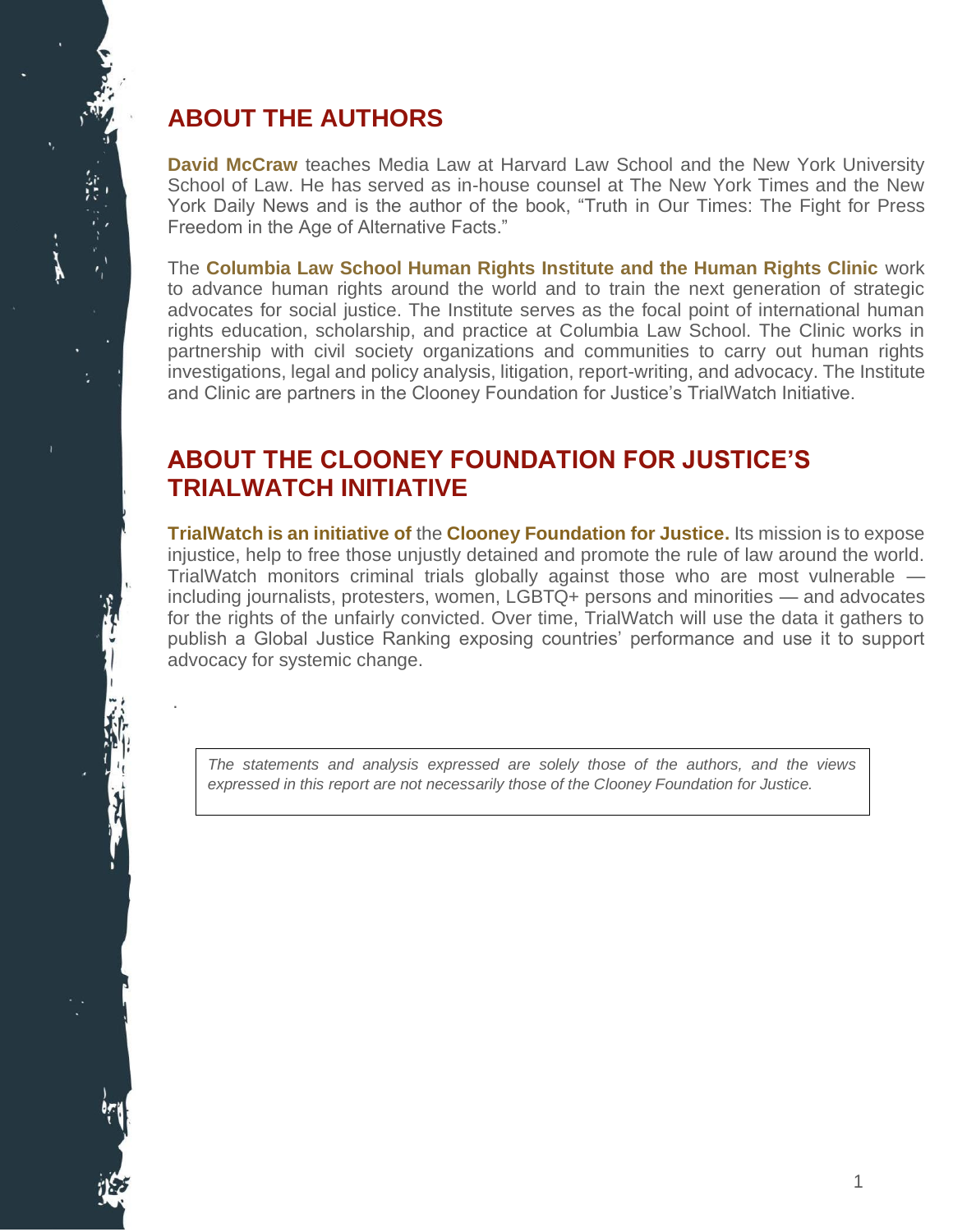# **E X E C U T I V E S U M M A R Y**



# **David McCraw, a member of the TrialWatch Expert panel, assigned this trial a grade of F:**

The trial of Pham Thi Doan Trang, a well-known journalist, author, and human rights activist, was marred by significant flaws from her arrest through sentencing, including violations of her right to be free from arbitrary detention, her right to legal assistance, her right to cross-examine witnesses and contest the evidence against her, and her right to an independent and impartial tribunal.

The charges themselves—conducting "anti-state propaganda" by writing, storing, and disseminating material "against the Socialist Republic of Vietnam"--and her nine-year sentence violate her substantive right to freedom of expression and the principle of legality.

With respect to procedure, Ms. Trang was detained without access to a lawyer for over a year in the leadup to her trial, ostensibly to allow the investigation to proceed, but the evidence consisted largely of publicly-available materials (some dating back several years) and much of it had apparently been compiled even before her arrest in 2020. Indeed, a careful review of the indictment, which was filed about ten months after her arrest, suggests that the long delay in bringing Ms. Trang's case to trial was not justified by the complexity of the charges against her.

Then, at trial, although Ms. Trang's legal team requested that witnesses be summoned for questioning, the Court rejected this request and decided its verdict and Ms. Trang's sentence in a matter of hours at the end of one day. The Court relied without explanation on the "opinion assessment conclusion of the competent authority" that the materials at issue constituted "distorted information, defaming the People's Government, spreading psychological warfare, spreading fake news to cause dismay among the people, and sabotage the Socialist Republic of Vietnam," effectively outsourcing the key question to be decided to a different government body.

Taken together, the entire process, from her prolonged pretrial detention to the charges on their face to her rapid conviction and excessive sentence in a judgment devoid of a clear explanation of why she was guilty, suggests that this was an abuse of process and Ms. Trang was being punished for exercising her rights to political opinion and expression.

On the night of October 6, 2020, at the conclusion of a virtual human rights meeting between the governments of the United States of America and Vietnam, Vietnamese police arrested the journalist and human rights activist Pham Thi Doan Trang at her home in Hanoi. Ms. Trang was arrested and detained for allegedly "conducting propaganda against the Socialist Republic of Vietnam" and "making, storing, spreading information, materials, items for the purpose of opposing the State of Socialist Republic of Vietnam"—two of the most notorious of Vietnam's fifteen national security offenses.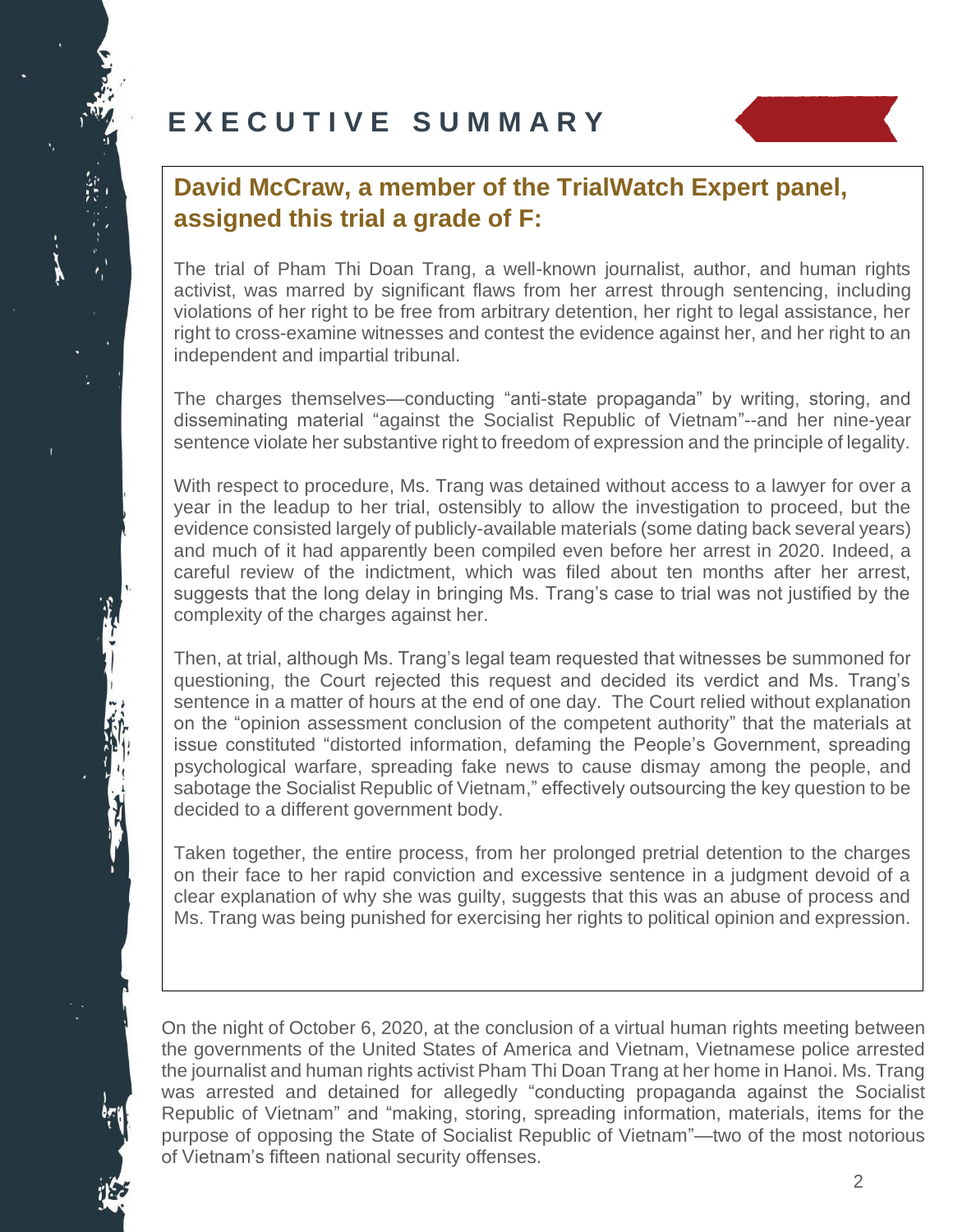It would be a full year—during which time Pham Doan Trang was held incommunicado in detention—before she would meet her lawyers and receive her indictment in October 2021, despite the fact that the indictment itself is dated August 30, 2021. After a one-day trial on December 14, 2021, Ms. Trang was convicted and sentenced to nine years in prison—more than the seven to eight years recommended by the prosecuting authorities. Ms. Trang has since appealed. As of the date of this report, the court of appeals has yet to consider her appeal.

Columbia Law School's Human Rights Institute monitored this trial by reviewing copies of the indictment and judgment in the case, and by gathering information from other sources.

Pham Thi Doan Trang is a well-known human rights activist, author, blogger, and journalist whose work as an advocate and a journalist spans a wide spectrum of human rights topics in Vietnam—LGBTQ+ rights, environmental issues, police brutality, and the treatment of human rights defenders and political prisoners, to name a few. She co-founded the blog *Luat Khoa Tap Chi* (Journal of Law) and the Liberal Publishing House, which in 2020 won the International Publishers Association's Prix Voltaire. She is also the founder of Green Trees, a pro-democracy environmentalist organization. In January 2022, she was awarded the Martin Ennals Human Rights Award for her advocacy and awareness-raising on a broad range of human rights issues in Vietnam and previously received Reporters without Borders ("RSF")'s Press Freedom Award in 2019 for her investigative journalism.

Over the last decade, she has been repeatedly arrested, detained, and beaten by authorities in connection with her writing and activism—often at moment coinciding with attention to the human rights situation in Vietnam. For instance, she was arrested in 2016 ahead of US President Obama's visit to Vietnam and then again in 2017, after leaving a meeting with a delegation from the European Union in advance of its EU-Vietnam human rights dialogue. And indeed, in this case, one of the materials the authorities alleged was "against the state" was a 2017 interview titled "What did civil society representative say to EU diplomatic mission" as well as other documents that were, according to the defendant, materials she had received from EU conferences.<sup>1</sup>

After her arrest on October 6, 2020, Ms. Trang was detained without access to a lawyer or her family for a year. This is common practice, as Vietnamese procedure essentially creates a presumption in favor of detention during investigation in the case of "serious" crimes. The indictment is dated August 2021 but was presented to Ms. Trang only on October 8, 2021, when she was finally informed of the charges against her. She met with legal counsel for the first time on October 18, 2021, just ahead of her trial, which was originally scheduled for November 3, 2021, giving her team about two weeks to prepare and review over 11,000 pages of evidence against her. Ms. Trang's trial was delayed at the last minute because of COVID exposure amongst the prosecuting authorities (the Office of the Procuracy) and rescheduled for six weeks later.

On December 14, 2021, at the conclusion of the rescheduled trial, which lasted a single day, a court in Hanoi convicted Pham Thi Doan Trang of "spreading information against the Socialist Republic of Vietnam" under Article 88 of the 1999 Penal Code and sentenced her to nine years in prison. The indictment listed numerous articles, reports, and interviews that Ms. Trang had either allegedly authored or that had allegedly been found on devices seized from

<sup>1</sup> Socialist Republic of Vietnam v. Pham Thi Doan Trang, Judgment, Dec. 14, 2021, at 12.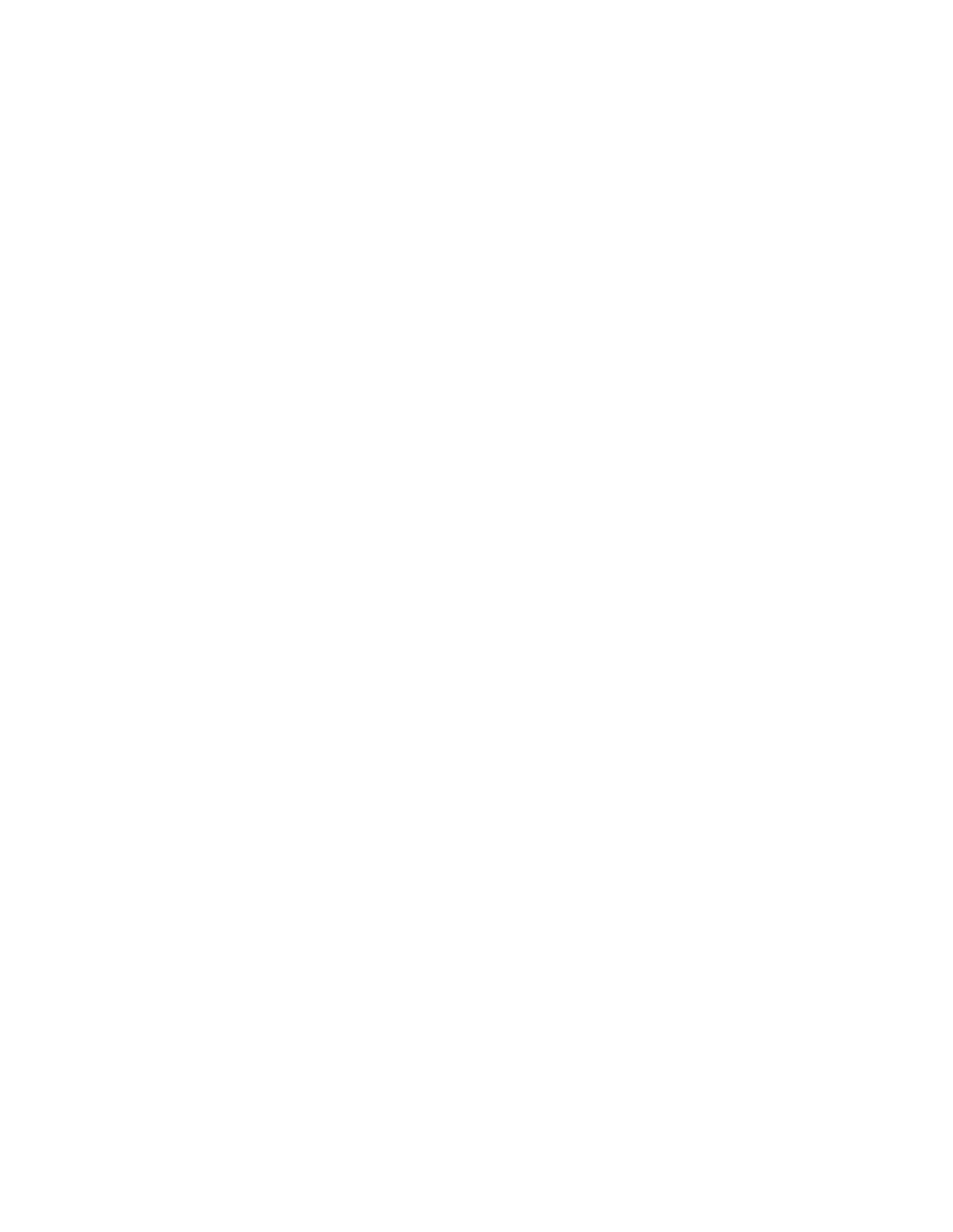#### **Restrictions on Freedom of Expression in Vietnam Through National Security Laws**

In recent years, Vietnam has intensified its crackdown on dissent, arresting journalists, bloggers, human rights activists, labor activists, and many others and charging them with criminal offenses that carry huge penalties. Of particular concern is the application of broadlydefined "national security" offenses to human rights advocates, often for non-violent speechrelated offenses.

According to The 88 Project for Free Speech in Viet Nam, as of March 4, 2022, there are 204 individuals detained in Vietnam for their writing or activism, 36 of whom are women, with many more facing harassment by the authorities for their criticism of the government.<sup>7</sup> The 88 Project has further documented that 35 people were arrested in 2020 for their advocacy work in Vietnam—including 27 people charged with "national security" offenses, two of whom received life in prison for "activities against the people's government."<sup>8</sup> Defend the Defenders similarly found that the majority of the political prisoners serving sentences in 2021 were convicted of political crimes including "subversion," "propaganda against the state," "abusing democratic freedom," "disruption of security," and "undermining the national unity."<sup>9</sup>

In 2015, Vietnam adopted a new criminal code, which went into effect in 2018; this code expanded the number of national security offenses and, in some cases, added harsher penalties.<sup>10</sup> These offenses, listed under Articles 78 through 92 in the 1999 code, include a wide range of broadly-defined offenses such as "rebellion" (Article 82), "terrorism" (Article 84), "undermining the implementation of socio-economic policies" (Article 86), "conducting propaganda against the Socialist Republic of Vietnam" (Article 88), and "fleeing abroad or defecting to stay overseas with a view to opposing the people's administration" (Article 91).<sup>11</sup> The 2015 code lists national security offenses under Articles 108-122, renaming some offenses, adding others, and expanding the penalties. For example, and central to the present case, "conducting propaganda…[by] making, storing and/or circulating documents and/or cultural products with contents against the Socialist Republic of Vietnam" (Article 88 in the 1999 code) was "updated" with a parallel law, Article 117, which criminalized "making, storing, spreading information, materials, items for the purpose of opposing the State of Socialist Republic of Vietnam."<sup>12</sup> The sentencing range for this offense under Article 88 is three to 12 years in prison; under Article 117, the minimum sentence is five years in prison.

Both codes share vague and expansive terms without clarification through definitions, and

<sup>7</sup> The 88 Project for Free Speech in Viet Nam, *Database of Persecuted Activists in Vietnam*, <https://the88project.org/database/> (accessed March 4, 2022).

<sup>8</sup> THE 88 PROJECT FOR FREE SPEECH IN VIETNAM, 2020 HUMAN RIGHTS REPORT VIETNAM: OUR REPORT ON POLITICAL PRISONERS AND ACTIVISTS AT RISK (2021), *available at* https://the88project.org/wpcontent/uploads/2021/04/HR-Report-20\_final.pdf.

<sup>9</sup> VIETNAM DEFEND THE DEFENDERS, DEFEND THE DEFENDERS' LATEST STATISTICS: VIETNAM HOLDS 264 PRISONERS OF CONSCIENCE (Oct. 10, 2021).

<sup>10</sup> *See* Human Rights Watch, "Vietnam: Widespread 'National Security' Arrests," Nov. 15, 2015,

https://www.hrw.org/news/2015/11/19/vietnam-widespread-national-security-arrests.

<sup>&</sup>lt;sup>11</sup> Socialist Republic of Vietnam, Penal Code (No. 15/1999/QH10),

https://www.ilo.org/dyn/natlex/docs/ELECTRONIC/56207/111125/F97325861/VNM56207%20Eng.pdf <sup>12</sup> Socialist Republic of Vietnam, No. 100/2015/QH13, Criminal Code 2015, Article 117,

[https://www.policinglaw.info/assets/downloads/2015\\_Criminal\\_Code\\_of\\_Vietnam\\_\(English\\_translation\).pdf](https://www.policinglaw.info/assets/downloads/2015_Criminal_Code_of_Vietnam_(English_translation).pdf). Article 117 in the 2015 Criminal Code just covers making and storing "propaganda," while Article 88 of the 1999 Code is broader and making and storing propaganda is only one subsection.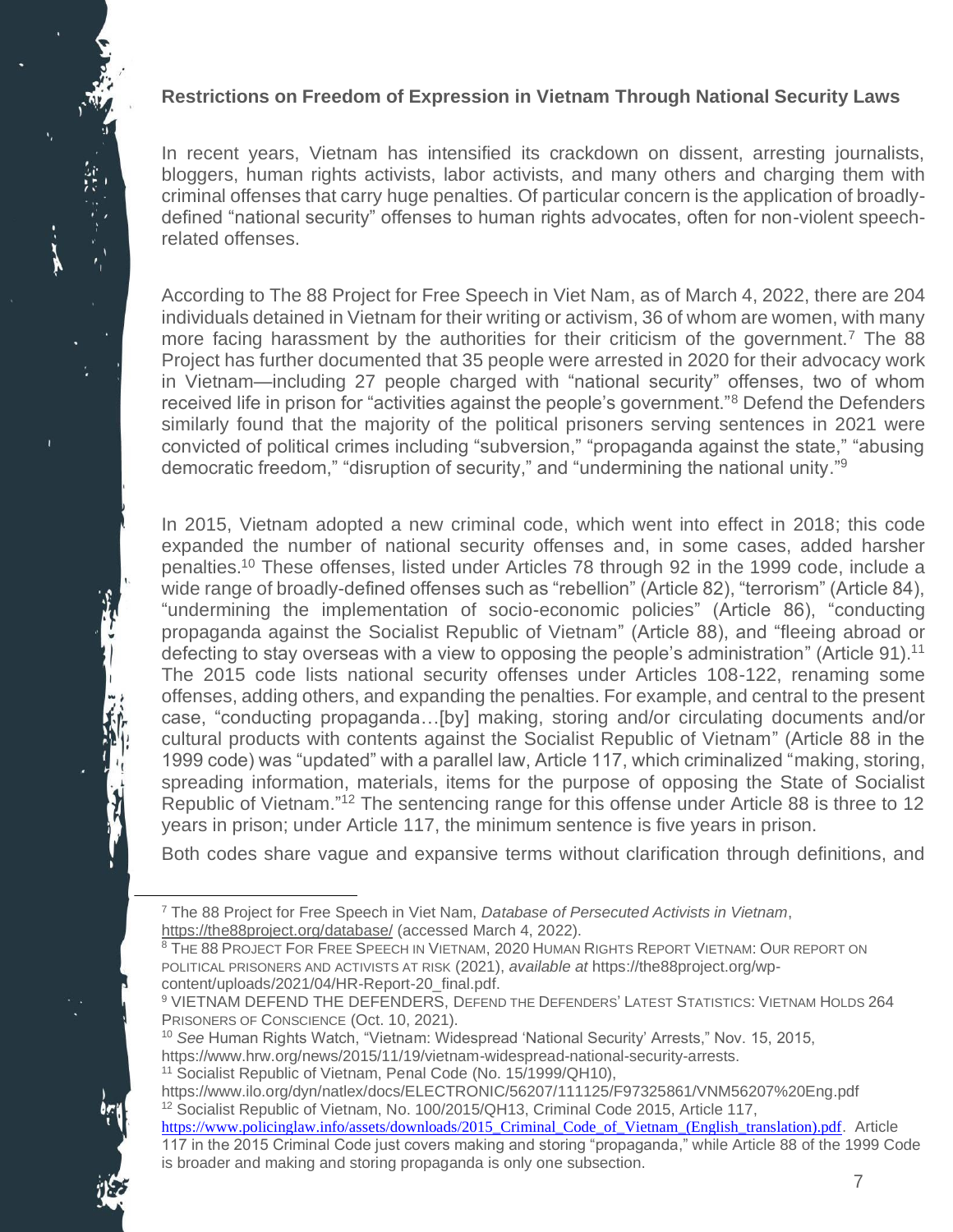both involve significant penalties for those convicted. Six of the designated national security offenses in the 2015 criminal code ("high treason," "activities against the people's government," "espionage," "rebellion," "terrorism to oppose the people's government," and "sabotaging facilities of Socialist Republic of Vietnam") carry a potential death sentence.<sup>13</sup>

Over the years, the United Nations and numerous human rights organizations have raised concerns with these national security crimes on their face, given the vagueness of their wording, and with their misuse to target journalists, human rights defenders, and others for exercising their right to freedom of expression.<sup>14</sup> In 2017, for example, several UN human rights experts raised concerns about the plight of six human rights defenders and prodemocracy activists, noting that their arrest and incommunicado detention were "based on legal charges that are incompatible with Vietnam's obligations under international human rights law, as they criminalize the legitimate exercise of the rights to freedom of expression, freedom of religion or belief and freedom of association and peaceful assembly."<sup>15</sup> That same year, the United Nations urged the government to "amend the overly broad ill-defined laws that are used—under the pretext of national security—to crack down on dissent."<sup>16</sup> More recently in January 2021, the UN Office of the High Commissioner for Human Rights criticized the government of Vietnam's use of "vaguely defined laws" to arbitrarily detain—often for months, incommunicado—journalists, bloggers, and others commenting on Vietnam's human rights situation.<sup>17</sup>

<sup>14</sup> INTERNATIONAL FEDERATION FOR HUMAN RIGHTS & VIETNAM COMMITTEE ON HUMAN RIGHTS, VIETNAM: ASSAULT ON CIVIL SOCIETY CONTINUES UNABATED, Feb. 17, 2020, *available at*

[https://www.fidh.org/IMG/pdf/20200217\\_vietnam\\_dialogue\\_bp\\_en.pdf;](https://www.fidh.org/IMG/pdf/20200217_vietnam_dialogue_bp_en.pdf) Amnesty International, *Viet Nam* 2020 (2020), *available at* https://www.amnesty.org/en/location/asia-and-the-pacific/south-east-asia-and-thepacific/viet-nam/report-viet-nam/#\_edn2; HUMAN RIGHTS FOUNDATION, "Vietnam's COVID Success Belies Escalating Crackdown on Rights," Aug. 10, 2020, *available at* [https://hrf.org/vietnams-covid-success-belies](https://hrf.org/vietnams-covid-success-belies-escalating-crackdown-on-rights/)[escalating-crackdown-on-rights/;](https://hrf.org/vietnams-covid-success-belies-escalating-crackdown-on-rights/) HUMAN RIGHTS WATCH, "Vietnam: Crackdown on Rights Little Tolerance for Freedom of Expression, Independent Trade Unions" Jan. 14, 2020, [https://www.hrw.org/news/2020/01/14/vietnam-crackdown-rights;](https://www.hrw.org/news/2020/01/14/vietnam-crackdown-rights) ARTICLE19, "Vietnam: Convictions for

social media use part of intensifying assault on internet freedom," May 5, 2021, [https://www.article19.org/resources/vietnam-convictions-for-social-media-use/;](https://www.article19.org/resources/vietnam-convictions-for-social-media-use/) CIVICUS, "Activists Face Repression Around and Following the Vietnam Communist Party Congress," March 29, 2021, https://monitor.civicus.org/updates/2021/03/29/activists-face-repression-around-and-following-vietnamcommunist-party-congress/.

<sup>15</sup> Mandates of the Special Rapporteur on the promotion and protection of the right to freedom of opinion and expression; the Special Rapporteur on the rights to freedom of peaceful assembly and of association; the Special Rapporteur on the right of everyone to the enjoyment of the highest attainable standard of physical and mental health; the Special Rapporteur on the situation of human rights defenders; the Special Rapporteur on freedom of religion or belief; and the Special Rapporteur on torture and other cruel, inhuman or degrading treatment or punishment, AL VNM 6/2017 at 4, Sept. 2017, *available at* 

https://spcommreports.ohchr.org/TMResultsBase/DownLoadPublicCommunicationFile?gId=23338. <sup>16</sup> United Nations High Commissioner for Human Rights, "Press briefing notes on Vietnam and Venezuela," July 28, 2017, *available at*

https://www.ohchr.org/en/NewsEvents/Pages/DisplayNews.aspx?NewsID=21921&LangID=E.. <sup>17</sup> *UN News*, "Viet Nam: UN rights office denounces 'increasing clampdown' on freedom of expression" Jan. 8, 2021, *available at* https://news.un.org/en/story/2021/01/1081632.

<sup>&</sup>lt;sup>13</sup> Human rights organizations FIDH and the Vietnam Committee on Human Rights observed that the number of people executed in Viet Nam is itself considered a "state secret" by the government. *See* VIETNAM: ASSAULT ON CIVIL SOCIETY CONTINUES UNABATED, at 5.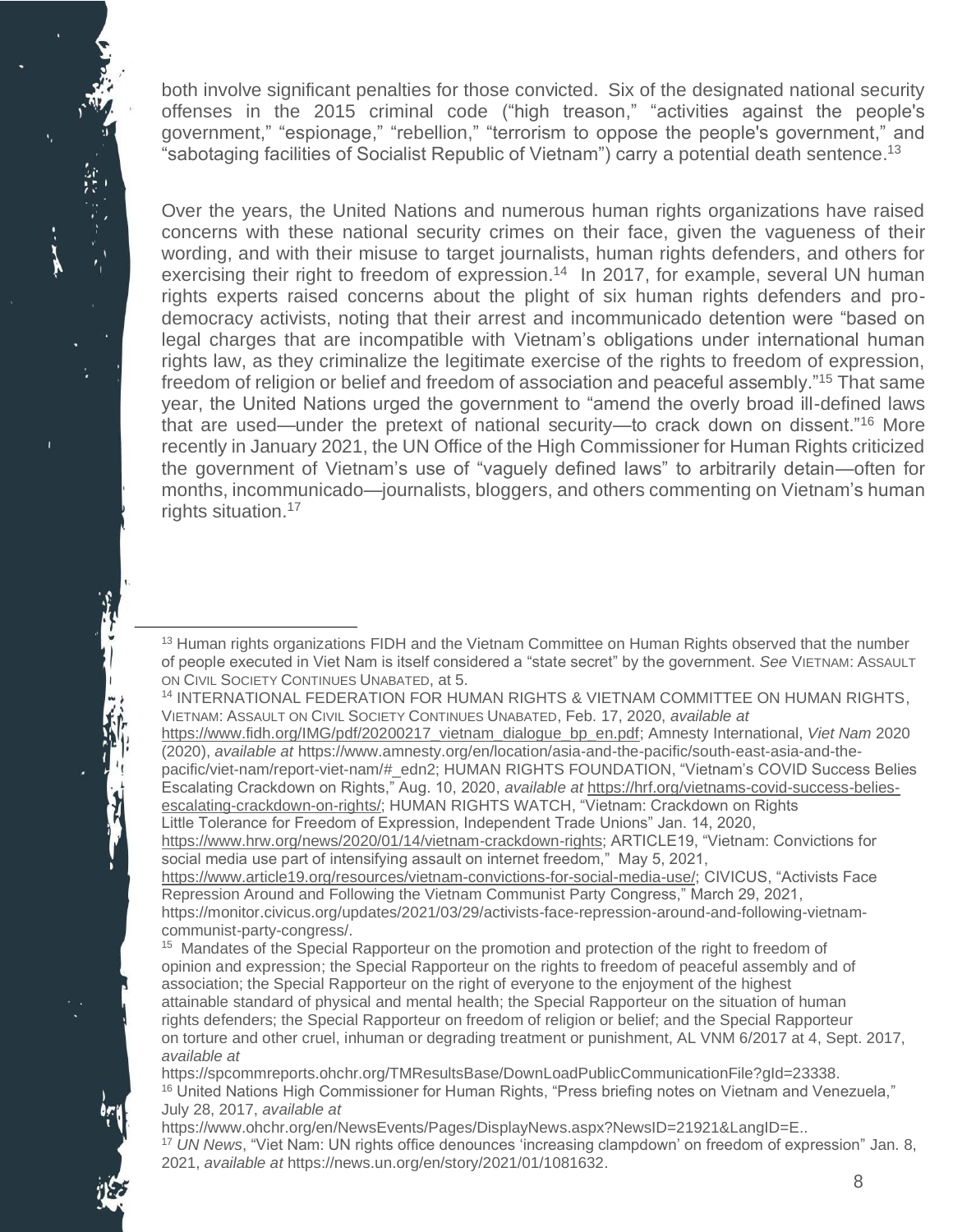Article 88 of the 1999 Criminal Code (the charge that Ms. Trang was convicted of in the present case<sup>18</sup>) states in full:

Those who commit one of the following acts against the Socialist Republic of Vietnam shall be sentenced to between three and twelve years of imprisonment:

- a) Propagating against, distorting and/or defaming the people's administration;
- b) Propagating psychological warfare and spreading fabricated news in order to foment confusion among people;
- c) Making, storing and/or circulating documents and/or cultural products with contents against the Socialist Republic of Vietnam.<sup>19</sup>

This offense, and its parallel offense under Article 117 of the 2015 Code, has been repeatedly criticized for its criminalization of lawful conduct and its use by the authorities as a weapon to silence government critics.<sup>20</sup> In 2016, then-UN High Commissioner for Human Rights Zeid Ra'ad Al Hussein said:

Article 88 effectively makes it a crime for any Vietnamese citizen to enjoy the fundamental freedom to express an opinion, to discuss or to question the Government and its policies. The overly broad, ill-defined scope of this law makes it all too easy to quash any kind of dissenting views and to arbitrarily detain individuals who dare to criticize Government policies.<sup>21</sup>

Despite concerns raised by domestic and international human rights organizations, the government of Vietnam has continued to use these national security offenses to target its critics. In 2019, the Supreme People's Procuracy (the office of the Prosecutor General) reported to the National Assembly that prosecutions for crimes against national security had increased 58 percent since the previous year;<sup>22</sup> and in January 2020, Prime Minister Nguyễn Xuân Phúc referred to crimes against national security as "the worst of all crimes."<sup>23</sup>

[https://tbinternet.ohchr.org/\\_layouts/15/treatybodyexternal/Download.aspx?symbolno=CCPR/C/VNM/CO/3&L](https://tbinternet.ohchr.org/_layouts/15/treatybodyexternal/Download.aspx?symbolno=CCPR/C/VNM/CO/3&Lang=En) [ang=En;](https://tbinternet.ohchr.org/_layouts/15/treatybodyexternal/Download.aspx?symbolno=CCPR/C/VNM/CO/3&Lang=En) HUMAN RIGHTS WATCH, *Vietnam: New Law Threatens Right to a Defense*, June 18, 2017, https://www.hrw.org/news/2017/06/21/vietnam-new-law-threatens-right-defense

<sup>21</sup> UN Office of the High Commissioner for Human Rights, "UN Human Rights Chief urges Viet Nam to halt crackdown on bloggers and rights defenders," Oct. 4, 2016,

https://www.ohchr.org/EN/NewsEvents/Pages/DisplayNews.aspx?NewsID=20679&LangID=E

<sup>22</sup> *VNEconomy*, "Crime infringing on national security increased in 2019," Sept. 3, 2019, *available at* https://vneconomy.vn/toi-pham-xam-pham-an-ninh-quoc-gia-tang-trong-nam-2019.htm

<sup>23</sup> *Vietnam Times*, "PM Nguyễn Xuân Phúc addresses Public Security Conference," Jan. 11, 2020, *available at* [in Vietnamese]: https://thoidai.com.vn/thu-tuong-phai-giu-vung-an-ninh-quoc-gia-va-trat-tu-an-toan-xa-hoi-96759.html

 $18$  Ms. Trang was charged under both Criminal Codes—the 1999 and the 2015 (effective 2018) versions because some of the materials she was accused of writing and storing predated the enactment of the 2015 Code.

<sup>&</sup>lt;sup>19</sup> Criminal Code of Vietnam, Art. 88 (1999).

<sup>20</sup> UN Human Rights Committee, *Concluding observations on the third periodic report of Viet Nam* (Aug. 29, 2019),

[https://tbinternet.ohchr.org/\\_layouts/15/treatybodyexternal/Download.aspx?symbolno=CCPR/C/VNM/CO/3&L](https://tbinternet.ohchr.org/_layouts/15/treatybodyexternal/Download.aspx?symbolno=CCPR/C/VNM/CO/3&Lang=En) [ang=En;](https://tbinternet.ohchr.org/_layouts/15/treatybodyexternal/Download.aspx?symbolno=CCPR/C/VNM/CO/3&Lang=En) *see generally* HUMAN RIGHTS WATCH, *Vietnam: Big Brother Is Watching Everyone*, (Dec. 20, 2018), [https://www.hrw.org/news/2018/12/20/vietnam-big-brother-watching-everyone;](https://www.hrw.org/news/2018/12/20/vietnam-big-brother-watching-everyone) UN Human Rights Committee, *Concluding observations on the third periodic report of Viet Nam*, Aug. 29, 2019, *available at*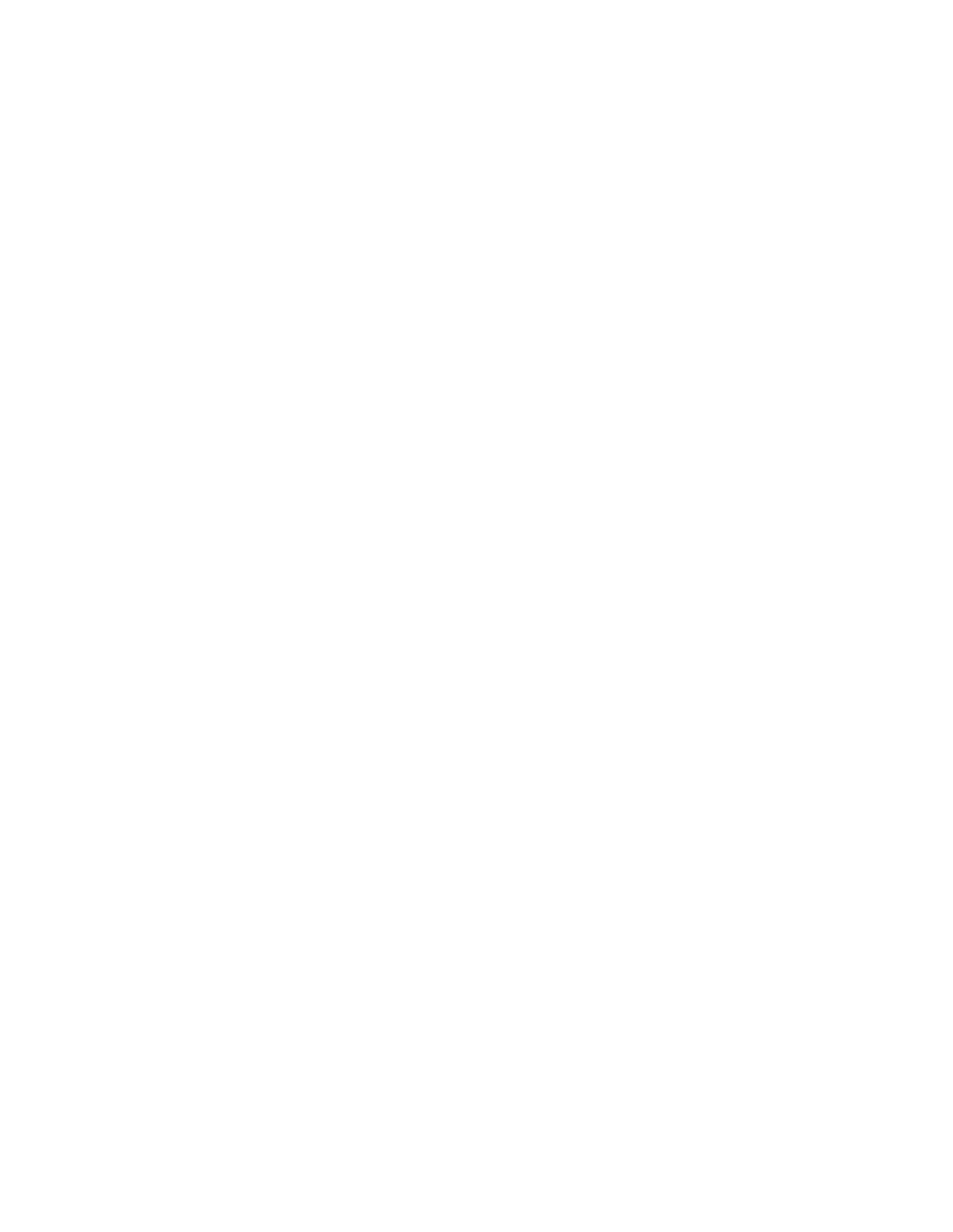The Committee is concerned that the judicial system remains weak owing to the scarcity of qualified, professionally trained lawyers, lack of resources for the judiciary and its susceptibility to political pressure. The Committee is also concerned that the Supreme People's Court is not independent of government influence. It is further concerned that the judiciary seeks the opinion of the National Assembly's Standing Committee in regard to the interpretation of laws and that the Standing Committee is responsible for setting criteria and instructions which are binding for the judiciary. 39

In recent years, there have been important efforts at reform to improve judicial independence through, for example, the 2013 constitutional amendments and the 2014 law on court organization, which sought to professionalize the judiciary and remove it from local control.<sup>40</sup> Despite these reforms, many commentators and human rights experts have noted that the appointment and dismissal of judges in Vietnam remains heavily controlled by the CPV, with Party officials sometimes directly involved in oversight of political and high-profile cases.<sup>41</sup>

Beyond the Party's control over judges, the Party also limits the independence of counsel. Legal aid services, where available, are delivered through the Ministry of Justice and the attorneys associated with these services "owe a twin duty to the client and to the Party-state," which can hamper their real and perceived independence.<sup>42</sup> In 2004 when a group of lawyers in Vietnam attempted to create its own indigent defense practice—the For Justice group—the Hanoi Bar Association, reviewing its registration, said these activities and the organization

https://www.ohchr.org/en/NewsEvents/Pages/DisplayNews.aspx?NewsID=24324&LangID=E; FIDH - International Federation for Human Rights & Vietnam Committee on Human Rights, *Joint Submission for the Universal Periodic Review of Vietnam by the United Nations Human Rights Council* (2018), https://www.fidh.org/IMG/pdf/vchr\_fidh\_joint-submission\_upr\_july\_2018.pdf; THE 88 PROJECT & UNIVERSITY OF CHICAGO LAW SCHOOL, GLOBAL HUMAN RIGHTS CLINIC, JOINT SUBMISSION OF THE 88 PROJECT AND THE GLOBAL HUMAN RIGHTS CLINIC OF THE UNIVERSITY OF CHICAGO LAW SCHOOL TO THE UNIVERSAL PERIODIC REVIEW OF THE SOCIALIST REPUBLIC OF VIETNAM (Nov. 1, 2021), at 15 [https://the88project.org/wp-content/uploads/2021/10/Final-ENG-version\\_UPR-Submission-GHRC-88-Project-](https://the88project.org/wp-content/uploads/2021/10/Final-ENG-version_UPR-Submission-GHRC-88-Project-10-28-21.pdf)

[10-28-21.pdf;](https://the88project.org/wp-content/uploads/2021/10/Final-ENG-version_UPR-Submission-GHRC-88-Project-10-28-21.pdf) Pip Nicholson, *Renovating courts: the role of courts in contemporary Vietnam in Asian courts* IN CONTEXT (eds. Jiunn-rong Yeh & Wen-Chen Chang 2015) at 557; Pip Nicholson & Nguyen Hung Quang, *The Vietnamese Judiciary: The Politics of Appointment and Reappointment*, 14 PACIFIC RIM L.&P.J. 1 (2005); Trang Mae Nguyen, In Search of Judicial Legitimacy: Criminal Sentencing in Vietnamese Courts, 32 Harv.H.R.J. 147 (2019); Mark Sidel, LAW AND SOCIETY IN VIETNAM: THE TRANSITION FROM SOCIALISM IN COMPARATIVE PERSPECTIVE (2008); HUMAN RIGHTS WATCH, HUMAN RIGHTS WATCH SUBMISSION TO THE EUROPEAN UNION FOR THE EU-VIETNAM HUMAN RIGHTS DIALOGUE (2020),

https://www.hrw.org/news/2020/02/18/human-rights-watch-submission-european-union-eu-vietnam-humanrights-dialogue.

<sup>42</sup> Pip Nicholson, *Renovating courts: the role of courts in contemporary Vietnam in ASIAN COURTS IN* CONTEXT (eds. Jiunn-rong Yeh & Wen-Chen Chang 2015) at 551.

<sup>&</sup>lt;sup>39</sup> UN Human Rights Committee CCPR/CO/75/VNM, Concluding Observations of the Human Rights Committee: Viet Nam, Aug. 5, 2002, para. 9,

http://docstore.ohchr.org/SelfServices/FilesHandler.ashx?enc=6QkG1d%2FPPRiCAqhKb7yhsmq1D%2B4Wv g6LhA1iuk%2BHo%2BVFfUUsLFDiHiqmWgdywzhgPOb1Lh5xM2K5Lwg%2BfWdx9LjQf2f1b1retJKiSuNZMU aCzF9%2F2761CcnTyf4nFxLT

<sup>40</sup> Law on the Organization of the People's Court; *see generally* Trang Mae Nguyen, *In Search of Judicial Legitimacy: Criminal Sentencing in Vietnamese Courts*, 32 HARV.H.R.J. 147 (2019); Pip Nicholson, *Renovating courts: the role of courts in contemporary Vietnam in* ASIAN COURTS IN CONTEXT (eds. Jiunn-rong Yeh & Wen-Chen Chang 2015).

<sup>41</sup> *See* UN Office of the High Commissioner for Human Rights, *Human Rights Committee examines the situation of civil and political rights in Viet Nam* (Marc. 12, 2019),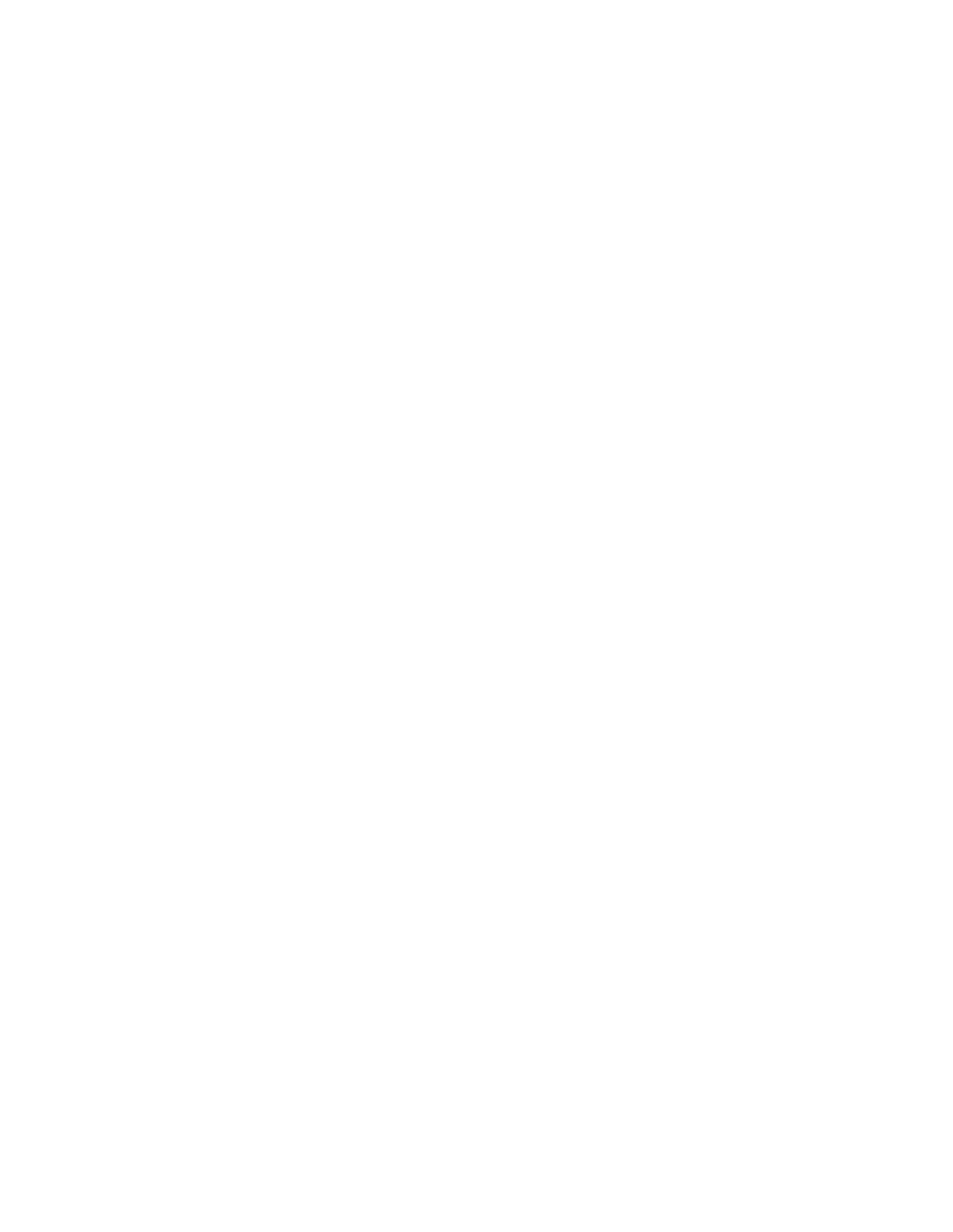Supreme People's Procuracy shall decide to maintain detention until the investigation closes." <sup>59</sup> As this statute suggests, the presumption is *against* release in these cases—the inverse of the standard under human rights law.

In politically sensitive cases, the government of Vietnam has used pretrial detention arbitrarily to silence and punish its critics. In September 2020, for example, the UN Working Group on Arbitrary Detention considered the case of human rights activist Đào Quang Thực who died in custody in Vietnam while serving a 13-year sentence for "carrying out activities aimed at overthrowing the people's administration" in violation of article 79 of the 1999 Penal Code.<sup>60</sup> Mr. Thực had allegedly been beaten and tortured by police and denied adequate food, medical care, and other necessities while in detention and had gone on hunger strike for several weeks in the summer of 2019 to protest these conditions. In finding that Mr. Thực was "deprived of his liberty on discriminatory grounds, that is, owing to his status as a human rights defender, and on the basis of his political or other opinion in seeking to hold the authorities to account,"<sup>61</sup> the Working Group observed that the Vietnamese government's treatment of Mr. Thực was not an aberration but rather part of a larger problematic pattern:

The present case is one of many cases brought before the Working Group in recent years concerning arbitrary detention in Vietnam. These cases follow a familiar pattern of extended detention pending trial with no access to judicial review; incommunicado detention; prosecution under vaguely worded criminal offences for the peaceful exercise of human rights; denial of access to legal counsel; a brief closed trial at which due process is not observed; disproportionate sentencing; and denial of access to the outside world. This pattern indicates a systemic problem with arbitrary detention in Vietnam which, if it continues, may amount to a serious violation of international law.<sup>62</sup>

Human rights groups have also observed that those in detention for "crimes of conscience" are subjected to harsher rules while in detention.<sup>63</sup> In 2011, the Ministry of Public Security issued a regulation that, in classifying prisoners by offense type, authorizes prison officials to place additional restrictions on national security prisoners (including those categorized as "pleading not guilty or being die-hard opposers") such as extended periods of isolation for "reeducation."<sup>64</sup> According to a 2014 study from the Campaign to Abolish Torture in Vietnam, 59 of the 60 former prisoners of conscience interviewed said were held completely incommunicado during the pre-trial investigation period.<sup>65</sup>

<sup>59</sup> *Id*.

<sup>60</sup> UN Human Rights Council, Working Group on Arbitrary Detention, Opinion No. 36/2020 concerning Đào Quang Thực, Sept. 18, 2020, *available at* https://undocs.org/en/A/HRC/WGAD/2020/36.

<sup>61</sup> UN Human Rights Council, Working Group on Arbitrary Detention, Opinion No. 36/2020 concerning Đào Quang Thực, Para. 76, Sept. 18, 2020, *available at* https://undocs.org/en/A/HRC/WGAD/2020/36. <sup>62</sup> *Id.* at para 80.

<sup>63</sup> CAMPAIGN TO ABOLISH TORTURE IN VIETNAM, CIRCULAR 37: HARSH TREATMENT OF PRISONERS OF CONSCIENCE IN 'PRISONS WITHIN PRISONS', (2018), *available at* http://www.stoptorture-vn.org/circular-37-harshtreatment-of-prisoners-of-conscience.html

<sup>&</sup>lt;sup>64</sup> Circular 37 of the Ministry of Public Security, Detailing Classification and Incarceration of Inmates according to Categories, No. 37/2011/TT-BCA, dated June 3, 2011, *available at* http://www.stoptorturevn.org/uploads/2/5/9/2/25923947/vietnam\_mps\_circular\_no\_37\_en.pdf.

<sup>65</sup> CAMPAIGN TO ABOLISH TORTURE IN VIETNAM, VIETNAM: TORTURE AND ABUSE OF POLITICAL AND RELIGIOUS PRISONERS (2014), *available at* http://www.stoptorture-vn.org/torture-report.html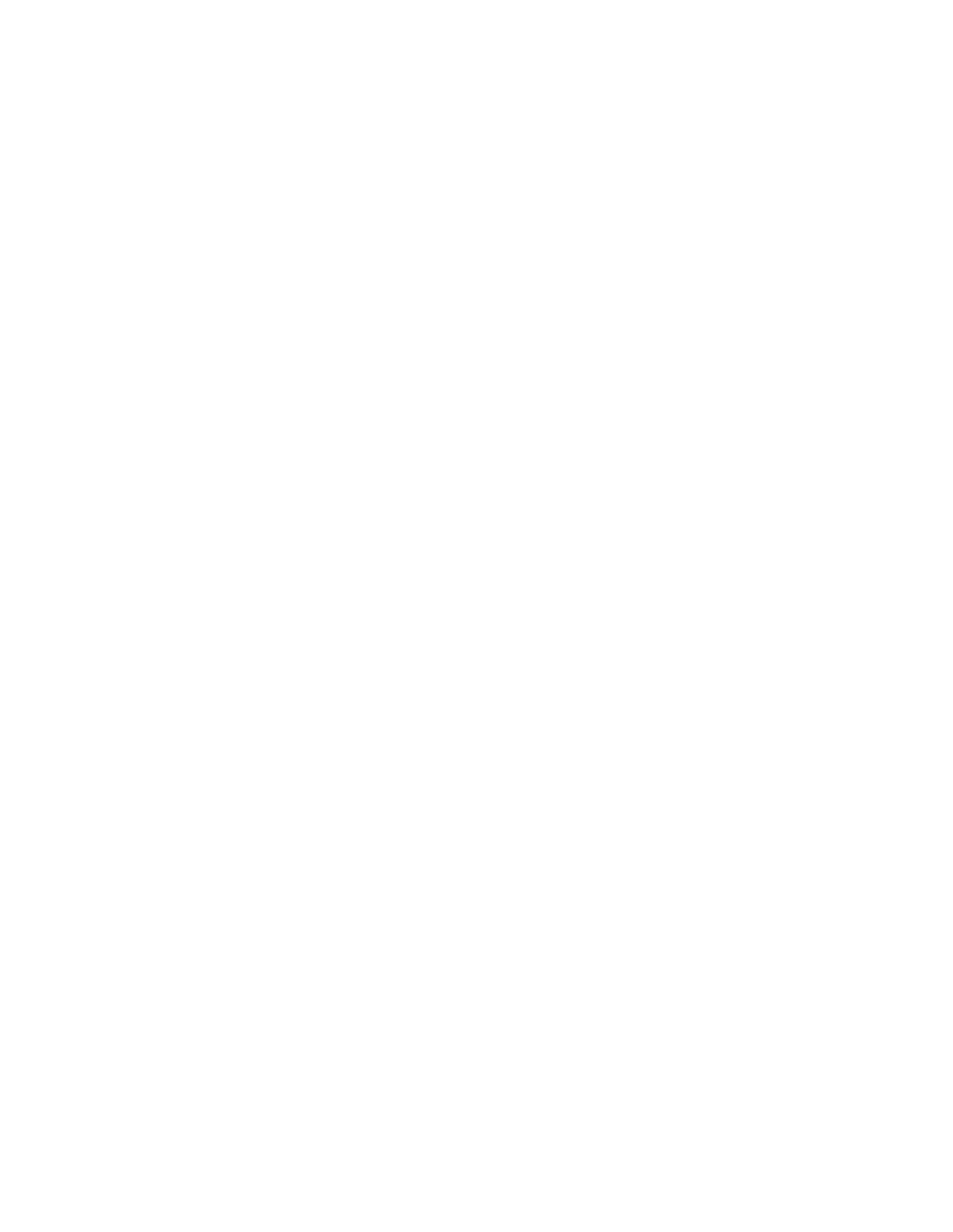environment of fear in Viet Nam, as already noted by several UN experts, leading to selfcensorship and inhibiting others from cooperating with the UN."<sup>80</sup>

Finally, the People's Procuracy (the office of the prosecution) noted in the indictment that Ms. Trang's prior offense should be considered an aggravating factor<sup>81</sup> (although it does not appear that Ms. Trang was previously convicted of a crime, as the judgment says that she has no criminal record) and that it was providing over 11,000 pages of evidence to support the indictment.<sup>82</sup> The defense team was allowed to see and photocopy the evidence but only 10 days before the original trial date.

A month after Ms. Trang's conviction, an individual was sentenced to six years in prison for, amongst other things, shipping 46 books mainly by Pham Thi Doan Trang and sharing news from international websites.<sup>83</sup>

<sup>&</sup>lt;sup>80</sup> Letter to the Government of the Socialist Republic of Vietnam from the Mandates of the Special Rapporteur on the situation of human rights defenders; the Working Group on Arbitrary Detention; the Special Rapporteur on the promotion and protection of the right to freedom of opinion and expression; the Special Rapporteur on the rights to freedom of peaceful assembly and of association; the Special Rapporteur on the right of everyone to the enjoyment of the highest attainable standard of physical and mental health; the Special Rapporteur on freedom of religion or belief; the Special Rapporteur on torture and other cruel, inhuman or degrading treatment or punishment; and the Working Group on discrimination against women and girls, Nov. 22, 2021, at pp. 28-29,

https://spcommreports.ohchr.org/TMResultsBase/DownLoadPublicCommunicationFile?gId=26765.  $81$  Based on the indictment, this appears to stem from Ms. Trang's 2009 arrest under Article 258 of the Criminal Code, which criminalizes "abusing democratic freedoms to infringe upon the interests of the State, the legitimate rights and interests of organizations and/or citizens." It is unclear, however, that Ms. Trang was ever convicted of this offense.

<sup>&</sup>lt;sup>82</sup> Indictment at 13.

<sup>83</sup> *Radio Free Asia*, "Người chuyển sách của tác giả Phạm Đoan Trang bị án tù," Jan. 21, 2022, https://www.rfa.org/vietnamese/news/vietnamnews/shipper-of-books-by-independent-journalist-pham-doantrang-gets-jail-sentence-01212022071322.html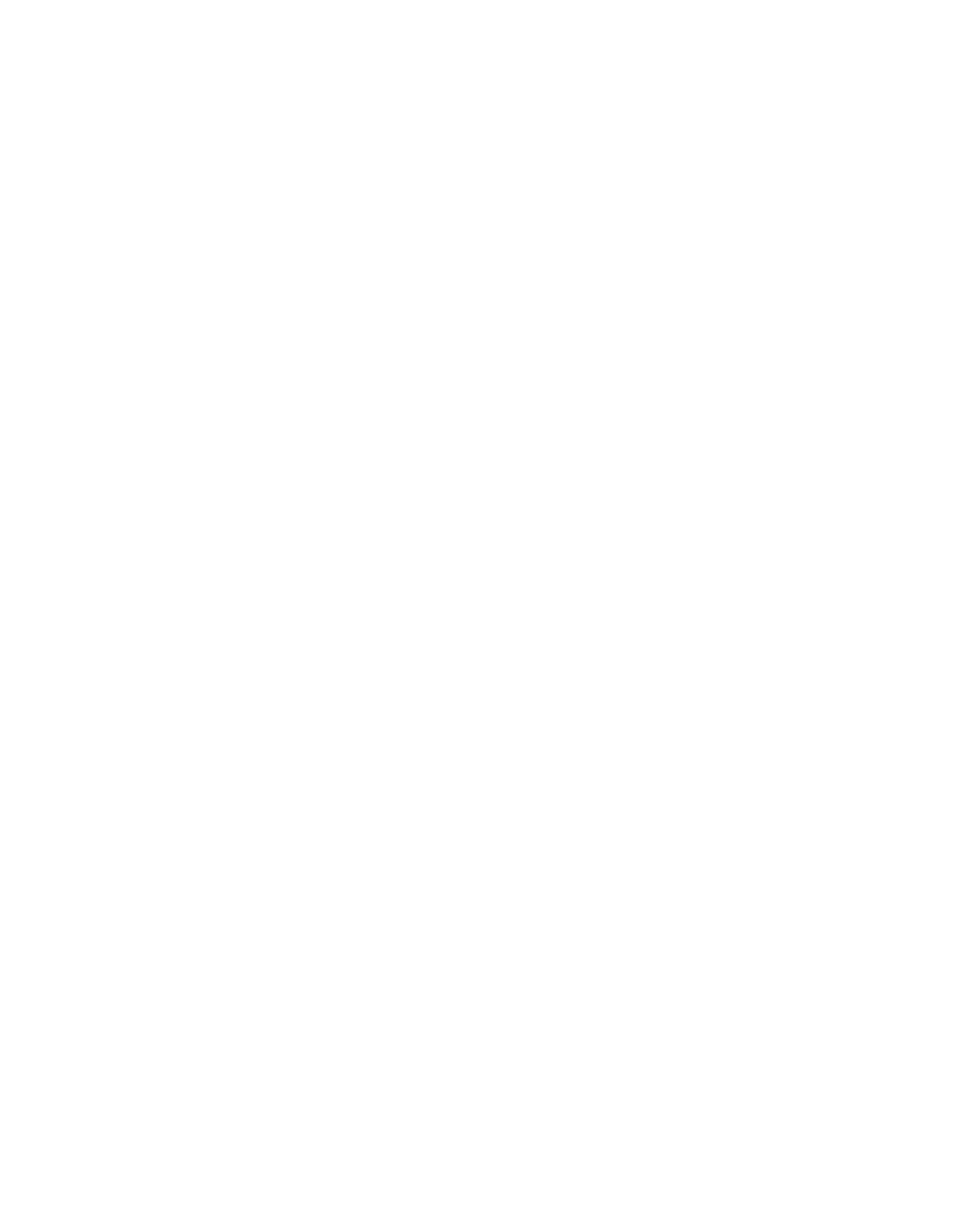credited to her, others were seized from her computer. For these, while Ms. Trang admitted on the stand that she was the author of one report, she disputed the authenticity of the prosecution's asserted evidence that she had previously admitted authorship of other documents. In particular, the prosecution relied on her supposed signature on some of these documents during an interrogation in 2017, which it then matched to a known signature of hers. As the judgment notes, the defense argued that "the assessment conclusion of Ha Noi Police was not sufficient to determine that the signatures on the seized documents belong to Pham Thi Doan Trang." The prosecution also alleged more broadly that she had admitted authorship during that interrogation, reflected in her signature on the documents.

Finally, the defense contended that this prosecution violated Ms. Trang's right to freedom of expression. In particular, the defense argued that "[t]he Investigation Agency's decision to request an assessment from an agency that does not possess assessment authority to conduct an assessment of a person's thoughts, opinions, and his or her political and legal perception was wrong."

\*\*\*

In early December 2021, Ms. Trang's attorneys were informed that her trial was rescheduled for December 14, 2021. According to Ms. Trang's legal team, the courthouse had several security checkpoints and entry to the courtroom was extremely limited. Ms. Trang's mother and brother, who had not seen her since her arrest in 2020, arrived at the courthouse; although her brother was initially refused entry to accompany their mother, the court staff eventually permitted him to enter. A handful of diplomats were permitted to attend the hearing. Medical staff were also present, apparently due to Ms. Trang's ongoing health concerns.

The Court was comprised of a panel of three judges and two assessors. The presiding judge told the guards to remove the handcuffs from Ms. Trang but Ms. Trang said it was not necessary. The judge summarized the case against Ms. Trang and then asked if the accused understood her rights and was willing to proceed with her lawyers.

Ms. Trang's lawyers then requested the Court to summon several witnesses, including in particular the expert(s) from the Department of Information and Communications, as well as the translator(s) responsible for translating English documents for which Ms. Trang was being held responsible and those present for her interrogations in 2017 when she allegedly admitted authorship of key documents. The prosecution opined that such testimony was not necessary. The defense counsel further requested that the Court provide electronic equipment for use in the proceedings and also give Ms. Trang pen and paper to take notes during the hearing.

The Court said that although Ms. Trang did not get a copy of the summons announcing her trial date, her lawyers had received it so her rights were respected. The Court further said that it couldn't procure electronic equipment but would provide Ms. Trang with pen and paper, instructing the Court to monitor and then recover the paper at the end of trial. Finally, the Court announced that there was no need to summon the investigators or other witnesses or to crossexamine in person those who had not appeared. As reflected in the judgment, the Court found that "The Assessors were summoned to the hearing pursuant to the law; however, due to their business commitments, they could not be present at the hearing. Considering that the Assessors had provided their assessment conclusion based on their expertise and had taken responsibility for their conclusion before the law, the absence of the Assessors hence did not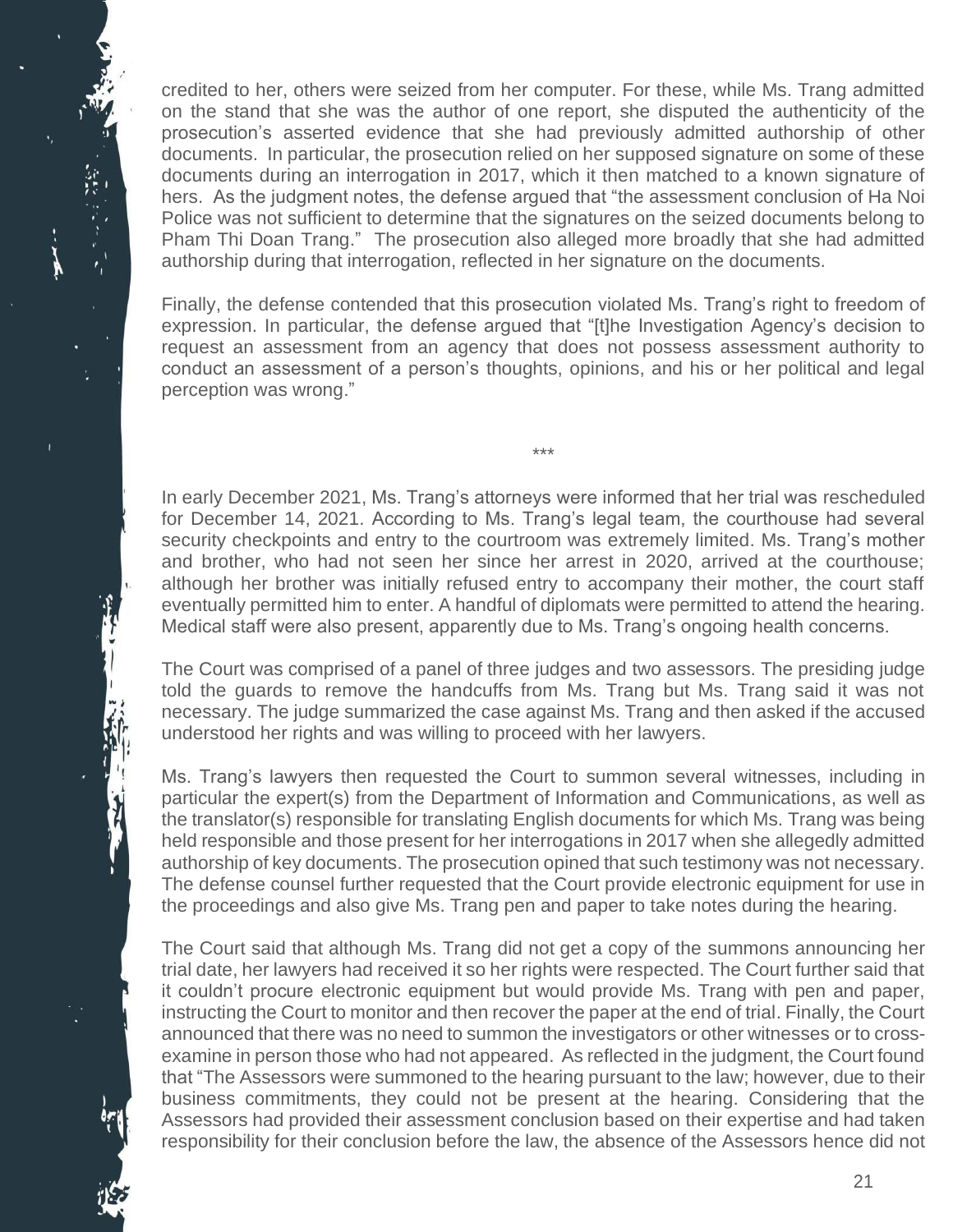affect the hearing."

The Procuracy then read the indictment in court; defense counsel made a request, which was granted, that Ms. Trang be allowed to sit given her poor health. The Court then asked if Ms. Trang agreed with the charges against her and started to ask specific questions such as whether Ms. Trang had given certain interviews, whether it was correct that she had been interviewed by the police, whether she had produced any documents to the police. Ms. Trang said she had not voluntarily given any materials to the police, but the police had seized materials from her home.<sup>100</sup> She said she had given many interviews in her work as a journalist. Asked if she had any opinion on the assessment of her political thoughts and opinions, provided by the Department of Information and Communications, Ms. Trang said that only Vietnam and China had this type of assessment, and she wasn't sure who the examiners were and what qualified them to make this assessment. The judge responded that the defendant had the right to agree or disagree but not to comment. Ms. Trang's lawyers also maintained that it was inappropriate of the Investigation Agency to outsource an assessment of Ms. Trang's political opinions to an administrative agency that essentially made legal conclusions on Ms. Trang's opinions.<sup>101</sup>

The indictment asserts that with respect to the two of key written documents (the report on freedom of religion and the general assessment of the human rights situation) "Pham Thi Doan Trang signed the . . . documents on November 16, 2017." The prosecution matched her signature on those documents with samples of her signature taken from the minutes of interrogations by the police. The Criminal Technology Department concluded that they "are the signatures of the same person."

Asked by the Procuracy about such documents that she had allegedly acknowledged, Ms. Trang said she did not recognize some of them or know how her signature had been placed there.<sup>102</sup> She also said that the fact the Procuracy's case rested solely on her testimony allegedly admitting authorship during her 2017 interrogation was against the law.<sup>103</sup>

The Procuracy then questioned Ms. Trang about whether she agreed with the assessment of the examiner. Ms. Trang responded that terms like "psychological warfare" are not legal terms and said many of the allegations were false and silly. The judge again reminded her that she didn't have a right to comment, just to answer questions.

Ms. Trang's defense attorneys then asked whether she had seen the full case file including the investigation conclusions, and she said it had been read to her in detention but she had not been allowed to see it. As reflected in the judgment, her lawyers argued that "the fact that the defendant did not have the chance to access the case record is considered a violation of Article 60 of the Criminal Procedure Code."<sup>104</sup>

She said she did not know who authored every document in English used as evidence and said that she had not shared the documents that were taken from her computer and translated by the police. As she put it, "If the Investigation Agency did not translate the documents, nobody would know about them. The fact that the Investigation Agency translated the

<sup>100</sup> Judgment at 12.

<sup>101</sup> Judgment at 13.

<sup>102</sup> Judgment at 12.

<sup>103</sup> *Id*.

<sup>104</sup> Judgment at 11.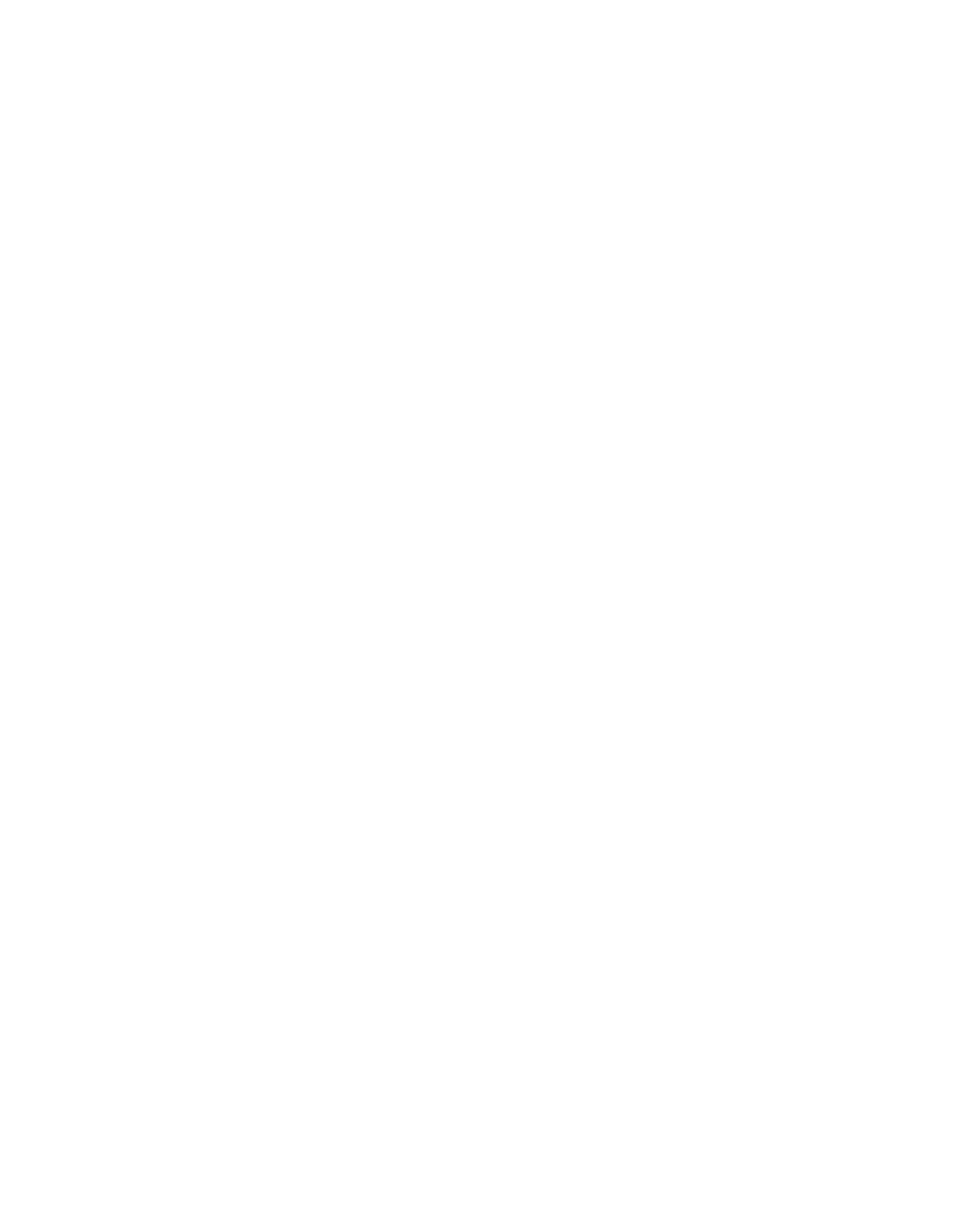Article 88 of the 1999 Criminal Code (the charge that Ms. Trang was convicted of in the present case<sup>18</sup>) states in full:

Those who commit one of the following acts against the Socialist Republic of Vietnam shall be sentenced to between three and twelve years of imprisonment:

- a) Propagating against, distorting and/or defaming the people's administration;
- b) Propagating psychological warfare and spreading fabricated news in order to foment confusion among people:
- c) Making, storing and/or circulating documents and/or cultural products with contents against the Socialist Republic of Vietnam.<sup>19</sup>

This offense, and its parallel offense under Article 117 of the 2015 Code, has been repeatedly criticized for its criminalization of lawful conduct and its use by the authorities as a weapon to silence government critics.<sup>20</sup> In 2016, then-UN High Commissioner for Human Rights Zeid 5D ¶ D G \$ O saXdV V H L Q

Article 88 effectively makes it a crime for any Vietnamese citizen to enjoy the fundamental freedom to express an opinion, to discuss or to question the Government and its policies. The overly broad, ill-defined scope of this law makes it all too easy to quash any kind of dissenting views and to arbitrarily detain individuals who dare to criticize Government policies.<sup>21</sup>

Despite concerns raised by domestic and international human rights organizations, the government of Vietnam has continued to use these national security offenses to target its WKH 6XSUHPH 3HRSOH | V 3URFXANDALFI FULWLFV  $\Box$ reported to the National Assembly that prosecutions for crimes against national security had increased 58 percent since the previous year;<sup>22</sup> and in January 2020, Prime Minister Nguy  $\overline{f}$ n : X k Q 3 K ~ F U H I H U U H G W R F U L P H V D J D LROUWWW QROI WDLOPROQ IF O L VF

https://tbinternet.ohchr.org/ layouts/15/treatybodyexternal/Download.aspx?symbolno=CCPR/C/VNM/CO/3&L

ang=En; HUMAN RIGHTS WATCH, Vietnam: New Law Threatens Right to a Defense, June 18, 2017, https://www.hrw.org/news/2017/06/21/vietnam-new-law-threatens-right-defense

https://www.ohchr.org/EN/NewsEvents/Pages/DisplayNews.aspx?NewsID=20679&LangID=E

<sup>&</sup>lt;sup>18</sup> Ms. Trang was charged under both Criminal Codes  $2$  the 1999 and the 2015 (effective 2018) versions  $2$ because some of the materials she was accused of writing and storing predated the enactment of the 2015 Code.

<sup>&</sup>lt;sup>19</sup> Criminal Code of Vietnam, Art, 88 (1999).

<sup>&</sup>lt;sup>20</sup> UN Human Rights Committee, Concluding observations on the third periodic report of Viet Nam (Aug. 29, 2019),

https://tbinternet.ohchr.org/\_layouts/15/treatybodyexternal/Download.aspx?symbolno=CCPR/C/VNM/CO/3&L ang=En; see generally H∪MAN RIGHTS WATCH, Vietnam: Big Brother Is Watching Everyone, (Dec. 20, 2018), https://www.hrw.org/news/2018/12/20/vietnam-big-brother-watching-everyone; UN Human Rights Committee, Concluding observations on the third periodic report of Viet Nam, Aug. 29, 2019, available at

 $2181$  211 LFH RI WKH + LJK & RPPLVVLRQHU IRU + XPDQ 5 LJKWV  $381$  + XF crackdown on bloggers an G ULJKWV GHIHQGHUV '2FW

<sup>&</sup>lt;sup>22</sup> VNEconomy 3& ULPH LQIULQJLQJ RQ QDWLRQDO VHFX Ualva Walblel and FUHDVHG https://vneconomy.vn/toi-pham-xam-pham-an-ninh-quoc-gia-tang-trong-nam-2019.htm

<sup>&</sup>lt;sup>23</sup> Vietnam Times <sup>3</sup>30 1 上図\; X k Q 3 K ~ F D G G U H V V H V 3 X E O L F 6 H F X U LaWaNab&eR Q I H at [in Vietnamese]: https://thoidai.com.vn/thu-tuong-phai-giu-vung-an-ninh-guoc-gia-va-trat-tu-an-toan-xa-hoi-96759.html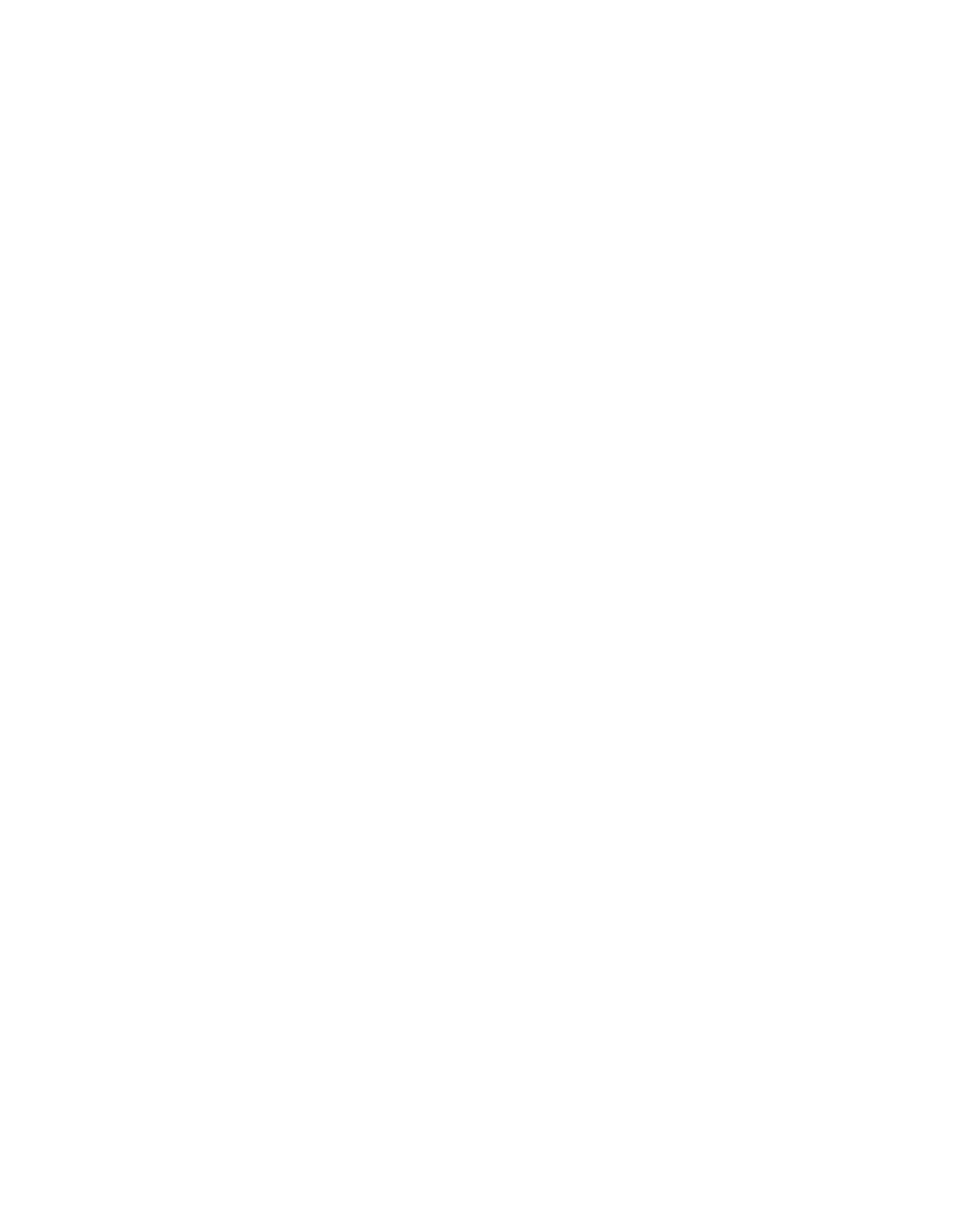## **The Right to Counsel & to Adequate Time and Facilities to Prepare a Defense**

Article 14 of the ICCPR requires that anyone charged with a criminal offense has "adequate time and facilities for the preparation of his defence and to communicate with counsel of his own choosing."<sup>131</sup> This core right enables a person facing criminal charges to get legal assistance in reviewing and challenging the case against them. This right to counsel attaches at the pretrial stage and ensures a right to legal representation during interrogations.<sup>132</sup> In *Kelly v. Jamaica*, for example, the U.N. Human Rights Committee found a violation of Article 14(3)(b) where police officers ignored the complainant's request to speak to a lawyer for the first five days he was in custody.<sup>133</sup>

The UN Human Rights Committee has further explained that "adequate facilities" entails access to documents and other evidence, including "all materials that the prosecution plans to offer in court against the accused or that are exculpatory."<sup>134</sup> The Committee has defined "exculpatory materials" not only as evidence demonstrating an accused's innocence but also as evidence that "could assist the defence."<sup>135</sup> In the case of *Khoroshenko v. Russia*, for example, the Human Rights Committee found a violation of Article 14(3)(b) where "despite numerous requests, [the defendant] was not given some documents he considered relevant for his defence."<sup>136</sup>

In the present case, Ms. Trang was denied both access to a lawyer and adequate opportunity to review and contest the allegations against her, collected over several years by the government but only produced 10 days before her original trial date. Ms. Trang was arrested in October 2020 and interrogated during her pretrial detention but was not allowed to meet her lawyer until a year later, in October 2021, in the leadup to her scheduled trial date of November 3, 2021. The authorities produced over 11,000 pages of evidence against her, provided to the defense ten days before the original trial date.

The authorities defended the denial of counsel during the pretrial investigation stage on the ground that Ms. Trang was being investigated for a national security offense. Under Article 74 of Vietnam's Code of Criminal Procedure, to protect "confidentiality" in national security cases, the prosecution can "sanction defense counsels' engagement in legal proceedings after investigations end,"<sup>137</sup> thus denying accused persons access to a lawyer and legal assistance during pre-trial investigations, including interrogations.

The denial of counsel during Ms. Trang's prolonged pretrial detention and in her interrogations violated her right to legal assistance and adequate time to prepare a defense. Violations of

U.N. Doc CCPR/C/57/D/537/1993 (1996), para 9.2.

<sup>131</sup> ICCPR Article 14(3)(b).

<sup>132</sup> Human Rights Committee, General Comment no. 36, CCPR/C/GC/36, Oct. 30, 2018, para. 41, https://tbinternet.ohchr.org/Treaties/CCPR/Shared%20Documents/1\_Global/CCPR\_C\_GC\_36\_8785\_E.pdf <sup>133</sup> Paul Anthony Kelly v. Jamaica, Communication No. 537/1993,

<sup>134</sup> Human Rights Committee, General Comment No. 32, U.N. Doc. CCPR/C/GC/35, August 23, 2007, para. 33 (internal citations omitted).  $135$  *Id.* 

<sup>136</sup> Human Rights Committee, Khoroshenko v. Russian Federation, U.N. Doc. CCPR/C/101/D/1304/2004, April 29, 2011, para. 9.7.

<sup>&</sup>lt;sup>137</sup> Vietnam Code of Criminal Procedure (2015), Article 74.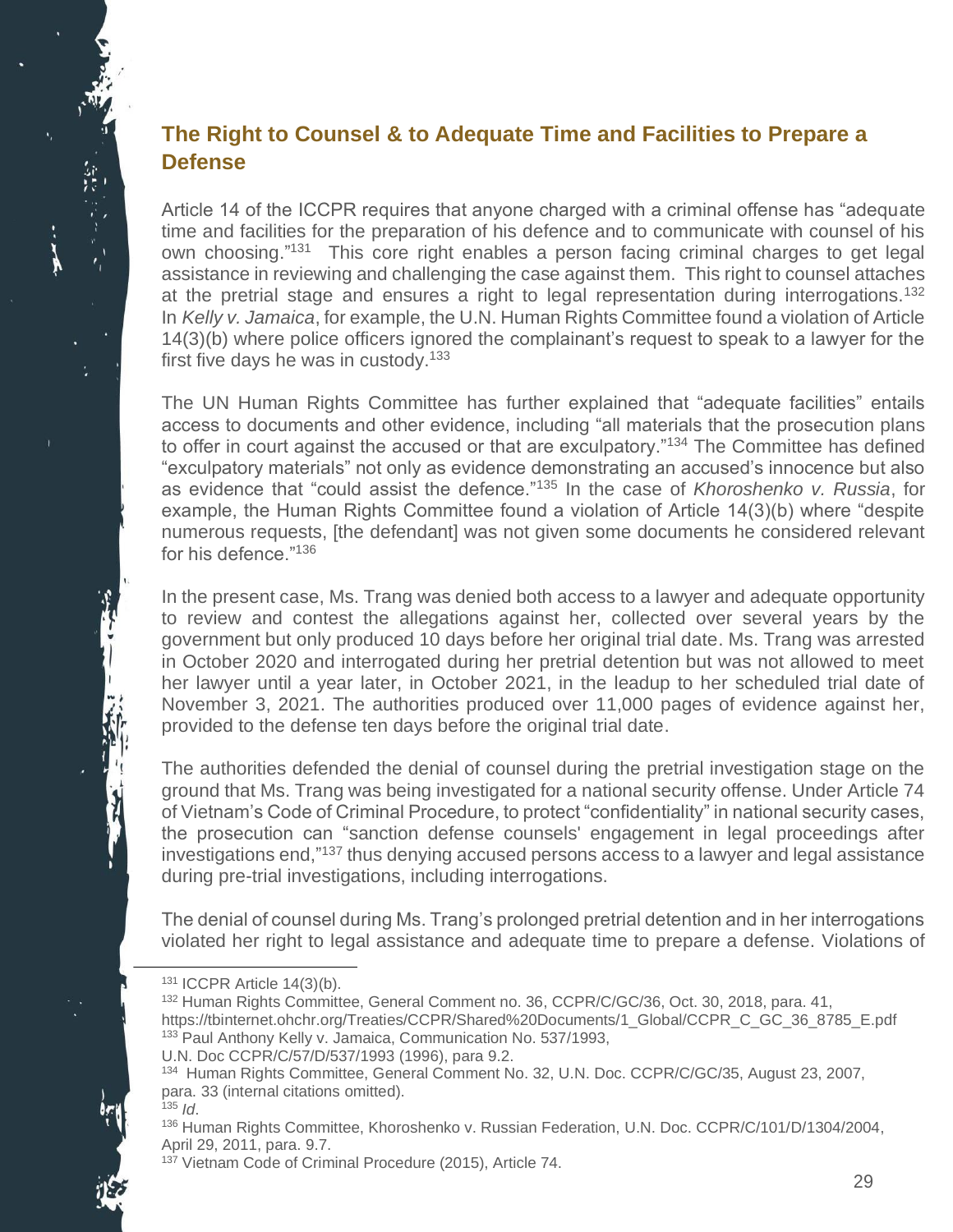Restrictions on Freedom of Expression in Vietnam

**Through Nat ional Security Laws** 

In recent years, Vietnam has intensified its crackdown on dissent, arresting journalists, bloggers, human rights activists, labor activists, and many others and charging them with criminal offenses that carry huge penalties. Of particular concern is the application of broadly-GHILQHG 3QDWLRQDO VHFXULW\' RIIHQVHV W-ROIE (ASBEDE CHILQHG 3QDWLRQDO VHFXULW\' RIIHQVHV W-ROIE (ASBEDE CHI related offenses.

According to The 88 Project for Free Speech in Viet Nam, as of March 4, 2022, there are 204 individuals detained in Vietnam for their writing or activism, 36 of whom are women, with many more facing harassment by the authorities for their criticism of the government.<sup>7</sup> The 88 Project has further documented that 35 people were arrested in 2020 for their advocacy work in Vietnam<sup>2</sup> including 27 people charged with  $3QDWLRQDO VHFXULW$ <sup>\*</sup> R11 UHFHLYHG OLIH LQ SULVRQ IRU 3DFWLYL<sup>3</sup>MD efen a the Defender's W similarly found that the majority of the political prisoners serving sentences in 2021 were FRQYLFWHG RI SROLWLFDO FULPHV LQFOXGLQJ 3VXEYHU GHPRFUDWLF IUHHGRP ' 3GLVUXSWLRQ RI VHFXULW\ ' D

In 2015, Vietnam adopted a new criminal code, which went into effect in 2018; this code expanded the number of national security offenses and, in some cases, added harsher penalties.<sup>10</sup> These offenses, listed under Articles 78 through 92 in the 1999 code, include a wide range of broadly- G HILQ H G R I I H Q V H V V X F K D V 3 U H E H O O L R Q ' Undermining the implementation of socio-economic policies  $\sim$  \$ U W L F Od hducting  $3$ propaganda against the Socialist Republic of Vietnam ' **SVULFOH** fleeir**a** abboad or GHIHFWLQJ WR VWD\RYHUVHDV ZLWK D YLHZ WRSURG&NISTROV The 2015 code lists national security offenses under Articles 108-122, renaming some offenses, adding others, and expanding the penalties. For example, and central to the present FDVH <sup>3</sup> F R Q G X F W L @  $\rightarrow$  ES @ Rng, DstbDng Gnd/or circulating documents and/or cultural products with contents against the Socialist Republic of Vietnam 1 **SUWLFOH** 

FRGH ZDV 3XSGDWHG 'ZLWK D SDUDOOHOma0kiDgZsto\$inlg,WL spreading information, materials, items for the purpose of opposing the State of Socialist Republic of Vietnam<sup>12</sup> The sentencing range for this offense under Article 88 is three to 12 years in prison; under Article 117, the minimum sentence is five years in prison.

Both codes share vague and expansive terms without clarification through definitions, and

<sup>11</sup> Socialist Republic of Vietnam, Penal Code (No. 15/1999/QH10),

<sup>&</sup>lt;sup>7</sup> The 88 Project for Free Speech in Viet Nam, Database of Persecuted Activists in Vietnam, https://the88project.org/database/ (accessed March 4, 2022).

<sup>&</sup>lt;sup>8</sup> THE 88 PROJECT FOR FREE SPEECH IN VIETNAM, 2020 HUMAN RIGHTS REPORT VIETNAM: OUR REPORT ON POLITICAL PRISONERS AND ACTIVISTS AT RISK (2021), available at https://the88project.org/wpcontent/uploads/2021/04/HR-Report-20\_final.pdf.

<sup>&</sup>lt;sup>9</sup> VIETNAM DEFEND THE DEFENDERS, DEFEND THE DEFENDERS LATEST STATISTICS: VIETNAM HOLDS 264 PRISONERS OF CONSCIENCE (Oct. 10, 2021).

<sup>&</sup>lt;sup>10</sup> See + X P D Q 5 L J K W V : D W F K L G H M B W H D G µ 1 D W L R Q D O 6 H F X U L W \ ¶ \$ U U H \ https://www.hrw.org/news/2015/11/19/vietnam-widespread-national-security-arrests.

https://www.ilo.org/dyn/natlex/docs/ELECTRONIC/56207/111125/F97325861/VNM56207%20Eng.pdf <sup>12</sup> Socialist Republic of Vietnam, No. 100/2015/QH13, Criminal Code 2015, Article 117,

https://www.pdicinglaw.info/assets/downloads/2015 Criminal Code of Vietnam (English translation) pridile

LQ WKH & ULPLQDO & RGH MXVW FRYHU WhPREDANTICL@88 aldt@eG999V4CoRdeJLC is broader and making and storing propaganda is only one subsection.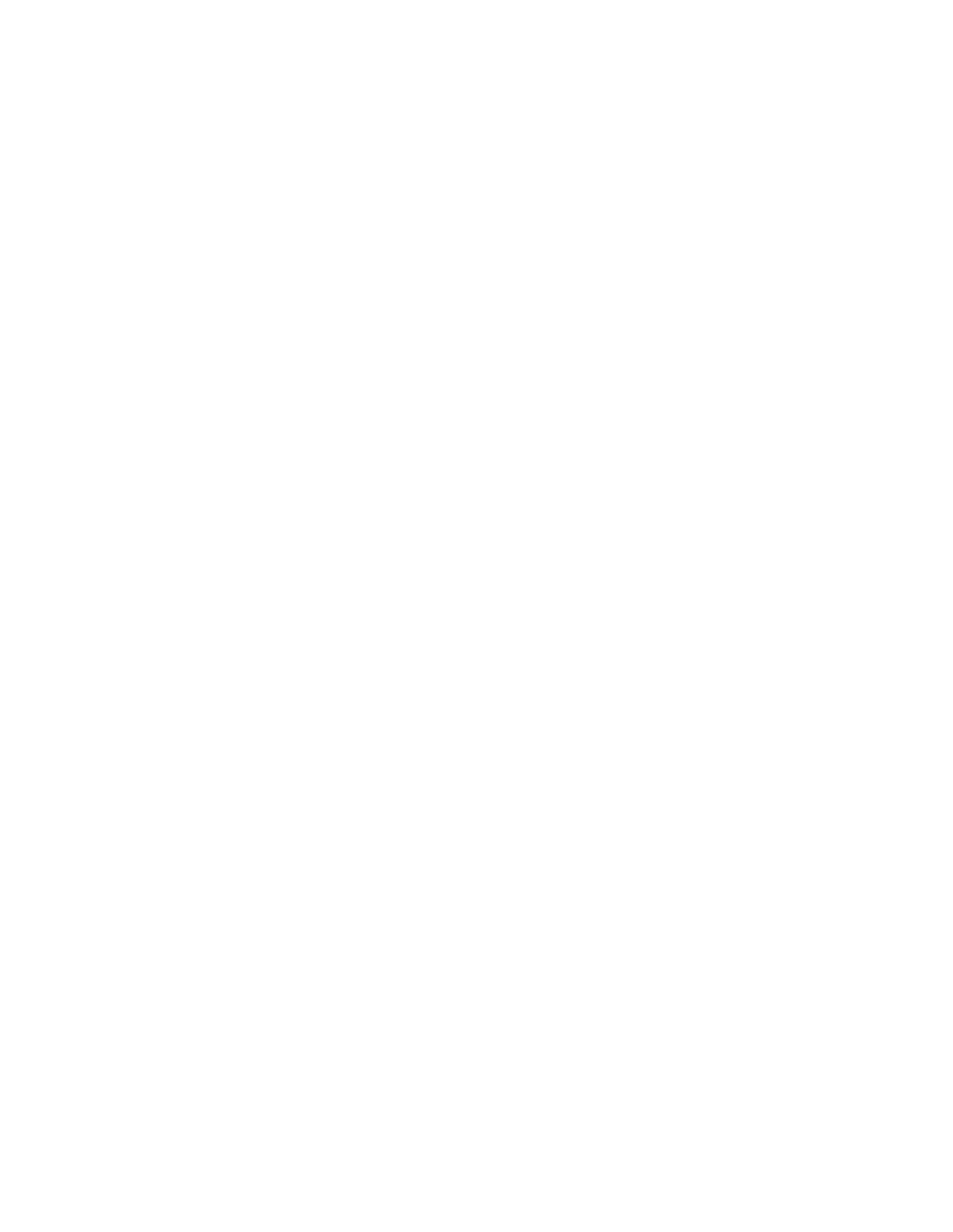human rights defender was part of a "pattern of harassment by national authorities"<sup>148</sup> and raised its repeated concerns with the government's use of Article 117 as "vague and broad" and failing to "differentiate between the use of violent means, which should be prohibited, and legitimate peaceful activities to protest."<sup>149</sup> Although the authorities ultimately proceeded under Article 88—the older version of Article 117—the problematic language is the same in both statutes.

The prolonged investigation and pretrial detention period also violated Ms. Trang's right to be tried without undue delay, quaranteed under Article 14 of the ICCPR.<sup>150</sup> In assessing whether there has been a violation of this right, the UN Human Rights Committee looks to the totality of the circumstances, including factors such as "the complexity of the case, the conduct of the accused, and the manner in which the matter was dealt with by the administrative and judicial authorities."<sup>151</sup> When the accused is held in detention pending trial, courts have a heightened duty to conclude proceedings as expeditiously as possible.<sup>152</sup> Further, Ms. Trang's prolonged pretrial detention may also have implications for her right to the presumption of innocence, as the Human Rights Committee has said that excessive periods of pretrial detention may violate this right.<sup>153</sup>

Ms. Trang's case is a paradox; on the one hand, despite the long pretrial detention, the severity of the charges, and the numerous documents allegedly compiled by the prosecution, the trial itself was only one day. On the other, Ms. Trang was detained for over a year in the leadup to her trial, the evidence for which was largely publicly-available materials (some dated back several years) and much of which had allegedly been compiled even before her arrest in 2020.<sup>154</sup> As discussed below, although Ms. Trang's legal team requested that witnesses be produced for questioning, the Court rejected this request and decided its verdict and Ms. Trang's sentence in a matter of hours at the end of one-day of trial. The conduct of the authorities and the indictment presented suggests that the long delay in bringing Ms. Trang's case to trial was not justified by the complexity of the charges against her.

# **C.VIOLATIONS AT TRIAL**

The violations during the pretrial phase—in particular, the denial of Ms. Trang's right to adequate time to review evidence and prepare her defense in consultation with her lawyers continued into and infected the trial phase. The two fair trial violations discussed here—the right to cross-examine witnesses and confront evidence and the right to be tried by an

<sup>&</sup>lt;sup>153</sup> Human Rights Committee, Concluding Observations, Italy, Apr. 24, 2006, CCPR/C/ITA/CO/5 <sup>154</sup> *See* Indictment.



31

<sup>148</sup> *Id*. at para. 85.

<sup>149</sup> *Id*. at para. 74.

<sup>150</sup> Article 14(c) of the ICCPR.

<sup>151</sup> Human Rights Committee, General Comment No. 32, U.N. Doc. CCPR/C/GC/32, August 23, 2007, para. 35.  $152$  *Id.*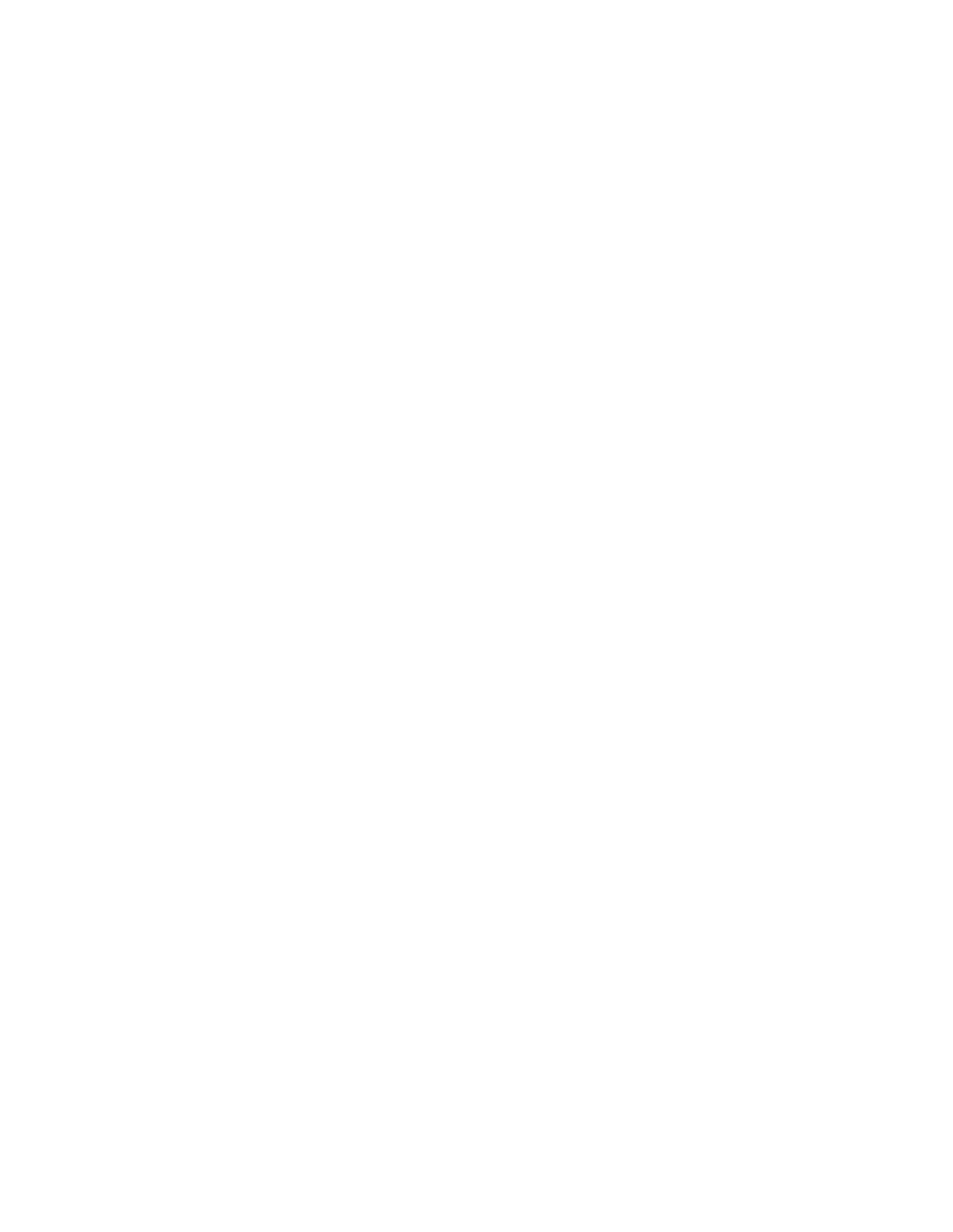violation of the right to call and examine witnesses. This prejudiced the case because Ms. Trang was not given an opportunity to challenge her alleged admissions or the legal conclusions that her speech was propaganda.

Some of the articles at issue in the case were publicly posted on *Radio Free Asia* and on Luatkhoa.org, an online news and information site that Ms. Trang had co-founded.<sup>161</sup> Others, however, were seized from her home. The Procuracy's case was that Ms. Trang had admitted to authoring some of these articles under interrogation in 2017, which was also allegedly reflected in her signing her name on them during the interrogation session. Specifically, this was the case with at least one of the three English-language documents cited by the Court (on a general human rights assessment).

Ms. Trang, at trial, denied that she had signed any documents during her interrogation and said that she suspected the police had signed for her; she did acknowledge that in her previous arrests and detentions (before the present case), she had been forced to sign documents. Ms. Trang also denied being the author of all the English-language reports seized from her computer by the investigators; she also acknowledged that some she had shared but others she had not.

Finally, the defense argued that the translated versions of the articles (as the authorities had only found a Vietnamese version of one of the articles—the one on freedom of religion and belief) should not have been relied upon by the experts because the translation had not been done objectively and professionally or independently (rather it was the government's own translation of the articles).

On this basis, the defense requested that the Court summon:

- the police investigators for Ms. Trang's case, who could presumably have testified to what she allegedly said during the interrogation,
- the individuals who translated the English-language documents into Vietnamese, and
- representatives from other government agencies that had been involved in her investigation.

The indictment relies heavily on the assessment by experts of Ms. Trang's interviews and the articles taken from her computer. In particular, the indictment states that "the Department of Information and Communications of Hanoi City issued the Assessment results, concluding that the following documents have violated the law."<sup>162</sup> The indictment goes on to describe the experts' views on the various documents, which characterize their contents. For instance, the document on a general assessment of the human rights situation was found by the experts to include "content which fuels psychological warfare, spreading untrue, fabricated information to foment confusion among the people."<sup>163</sup> But the indictment does not explain *which content* met that standard, according to the experts. The defense therefore sought to summon the officials who conducted these assessments.

The Court said that several of the witnesses (namely those who had conducted the

<sup>&</sup>lt;sup>161</sup> The Court notably and appropriately did reject some of the evidence presented against Ms. Trang, noting that her authorship and ownership of some materials could not be proven where, for example, the IP address could not be verified and authorities could not confirm the ownership of the domain "luatkhoa.org." Judgment at 11.

<sup>162</sup> Indictment at 9.

<sup>163</sup> Indictment at 9, 10.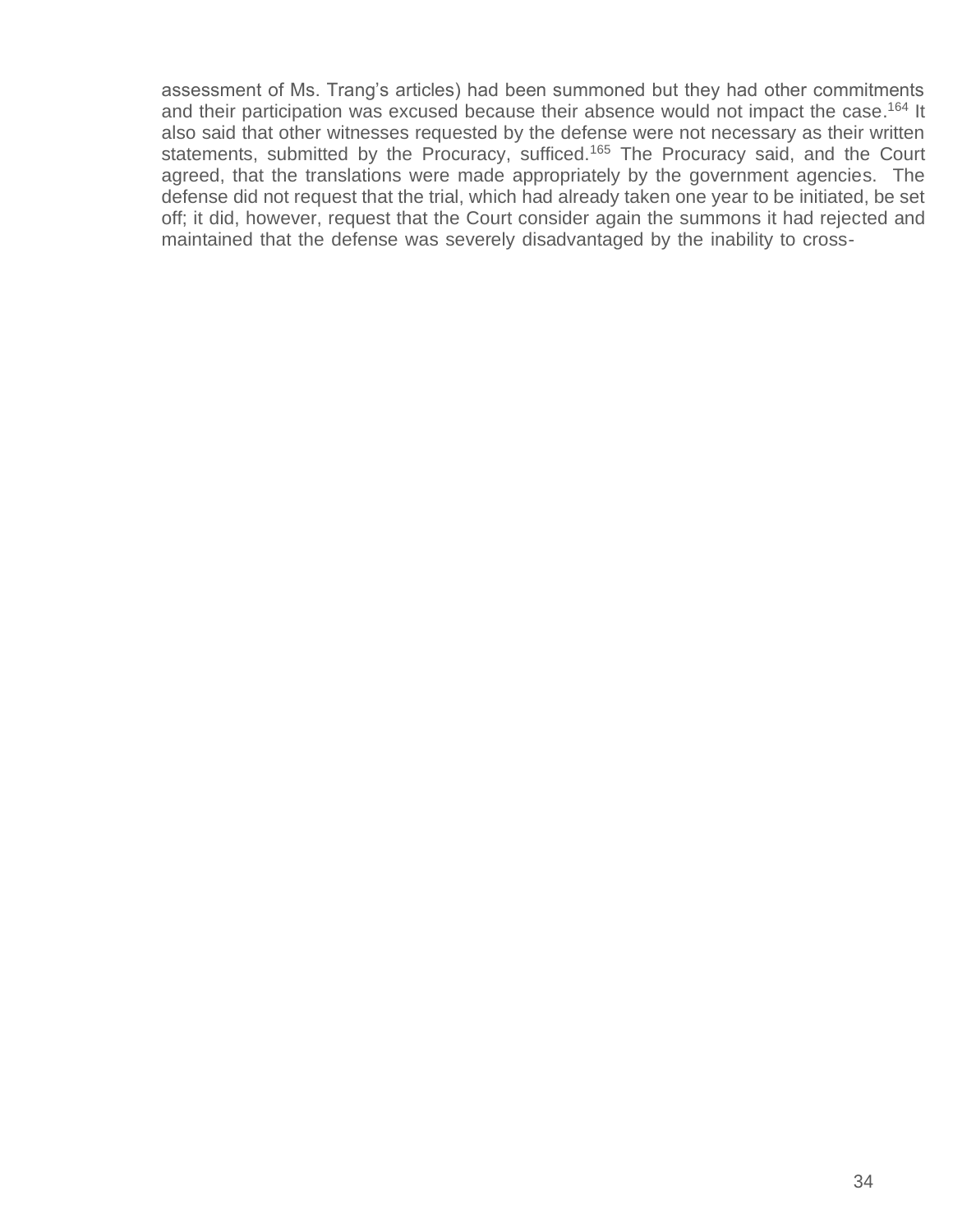incriminating evidence produced against her and the conclusions of the assessing agency that her writing and words (including those to which she admitted authorship and those she simply possessed) violated the law. In particular, as further discussed in a subsequent section, the law itself is vague on its face and so the denial of an opportunity to hear from the assessors what words specifically caused violated what aspects of the law denied Ms. Trang a meaningful opportunity to present her defense.

Further, because the Court accepted the Procuracy's version of the case without allowing Ms. Trang to contest the evidence submitted through witness examination, it may also have violated Ms. Trang's right to be presumed innocent. <sup>171</sup> Article 14 of the ICCPR requires that anyone charged with a criminal offense have "the right to be presumed innocent until proved guilty, according to law."<sup>172</sup> As the UN Human Rights Committee has made clear, this presumption of innocence in a criminal trial "imposes on the prosecution the burden of proving the charge, guarantees that no guilt can be presumed until the charge has been proved beyond reasonable doubt, [and] ensures that the accused has the benefit of doubt."<sup>173</sup> In refusing to let the defense present witnesses and challenge the prosecuting authorities' witnesses and evidence, the Court appears to have violated the presumption of innocence by shifting the burden off the prosecution and onto the defense to prove its case.

## **Right to be Informed of the Charges and to a Reasoned Judgment**

Adding to the Court's failure to allow the defense to cross-examine witness and challenge evidence, in this case, the Court relied in a conclusory manner, and without further analysis, on the findings of an administrative agency that Ms. Trang's statements and writing violated Vietnamese law. Not only did this essentially shift the burden off the prosecution to show and prove how every element of the alleged crime was present but, in accepting these conclusions of law without interrogating them, the Court deprived Ms. Trang of her right to both understand the charges against her and to a reasoned judgment.

Article 14(3) of the ICCPR requires that anyone charged with a crime is given information "in detail" on the "nature and cause of the charge" they face.<sup>174</sup> The Human Rights Committee has confirmed that the accused must be informed of "both the law and the alleged general facts on which the charge is based."<sup>175</sup>

Further, under the ICCPR, every person convicted of a crime must have a right to appeal the conviction to a higher court,<sup>176</sup> which requires that the individual be given sufficient information about the underlying decision to convict. In *Van Hulst v. The Netherlands*, for instance, the Committee indicated that courts must give "reasons" for dismissing a line of defense, finding a violation of the Article 14(5) right to appeal. <sup>177</sup> Similarly in *Timmer v. The Netherlands*, the

<sup>&</sup>lt;sup>171</sup> Whether or not Ms. Trang was the author of some of the articles and interviews presented against her, the Court's failure to ensure that she could challenge the assessments that these materials constituted propaganda violated her fair trial rights.

<sup>172</sup> ICCPR, Art. 14.

<sup>173</sup> Human Rights Committee, General Comment No. 32, para. 30.

<sup>174</sup> ICCPR, art. 14(3).

<sup>175</sup> General Comment 32, para. 31.

<sup>176</sup> ICCPR, art. 14(5).

<sup>177</sup> Antonius Cornelis Van Hulst v. Netherlands, Communication No. 903/1999,

U.N. Doc. CCPR/C/82/D/903/1999 (2004), para. 6.5.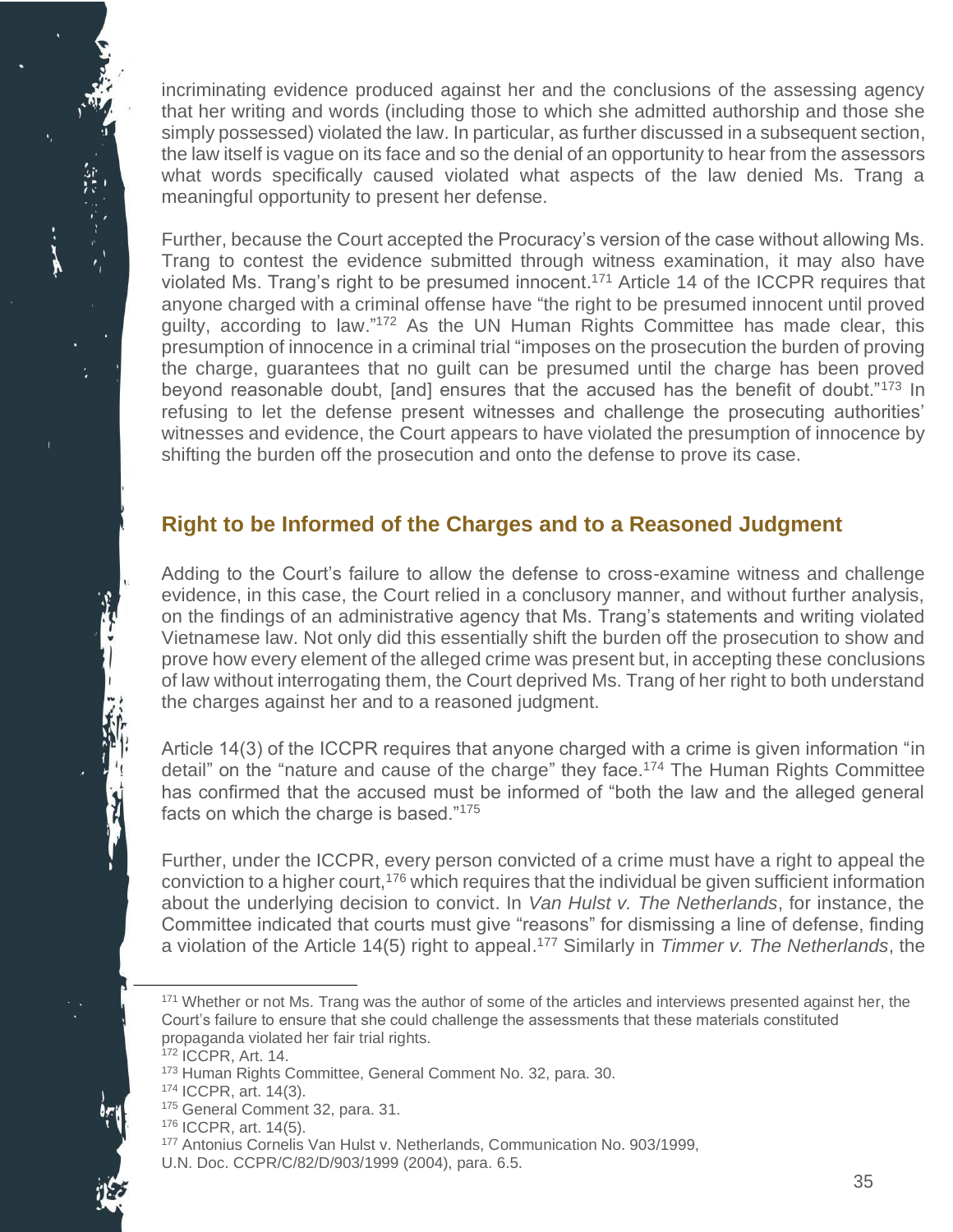Human Rights Committee made clear that this right to appeal required "access to a duly reasoned, written judgement of the trial court."<sup>178</sup>

Taken together, these requirements mean that, on the front end, an accused person must have detailed information about the charges against them in order to adequately prepare a defense; and on the back end, if convicted, the individual must be given the legal and factual reasons for their conviction.

In the present case, while Ms. Trang was informed of the articles and interviews that allegedly violated Vietnamese law, neither the indictment nor the judgment explains the reasoning behind the determination that the reports and interviews constituted "propaganda." The judgment reiterates the findings of the Department of Information and Communications that the articles spread "untrue, fabricated information" and included "content that fuels a psychological war,"<sup>179</sup> but at no point does the judgment explain what information was false or how the articles (or any wording or claim therein) would "fuel psychological war." Moreover, the judgment does not explain the elements of the Article 88 offense or the legal standard to be applied. The statute itself, as is discussed in a subsequent section, is broad and vague on its face; but the decision in this case adds further confusion because it provides no analysis of the application of the law in this case whatsoever. Rather, it simply recites the conclusions of the investigative agencies without providing any independent reasoning or explanation. Without this reasoning, Ms. Trang's ability to challenge the Court's conclusions on appeal are limited, in violation of her right to appeal her conviction.

## **Right to be tried by a competent, independent, and impartial court**

Under the ICCPR, "All persons shall be equal before the courts and tribunals. In the determination of any criminal charge against him, or of his rights and obligations in a suit at law, everyone shall be entitled to a fair and public hearing by a competent, independent and impartial tribunal established by law."<sup>180</sup> As explained by the UN Human Rights Committee, this requirement of competence, independence and impartiality "is an absolute right that is not subject to any exception."<sup>181</sup>

#### **(a) Competence**

The Human Rights Committee has explained that the body conducting a judicial assessment must be competent and also "independent of the executive and legislative branches of government" with "judicial independence in deciding legal matters in proceedings that are judicial in nature."<sup>182</sup>

In this case, as made clear in the judgment, the Court's decision on Ms. Trang's guilt rested on determinations made by an administrative agency (not a judicial one) that Ms. Trang's comments constituted propaganda. Although the Court said that this was a "professional

<sup>178</sup> Gert Jan Timmer v. The Netherlands, Communication No. 2097/2011, U.N. Doc. CCPR/C/111/D/2097/2011 (2014), para. 7.2.

<sup>179</sup> Judgment at 10.

<sup>180</sup> ICCPR, art. 14(1).

<sup>&</sup>lt;sup>181</sup> Human Rights Committee, General Comment No. 32, U.N. Doc. CCPR/C/GC/32, August 23, 2007, para. 19

<sup>&</sup>lt;sup>182</sup> Human Rights Committee, General Comment No. 32.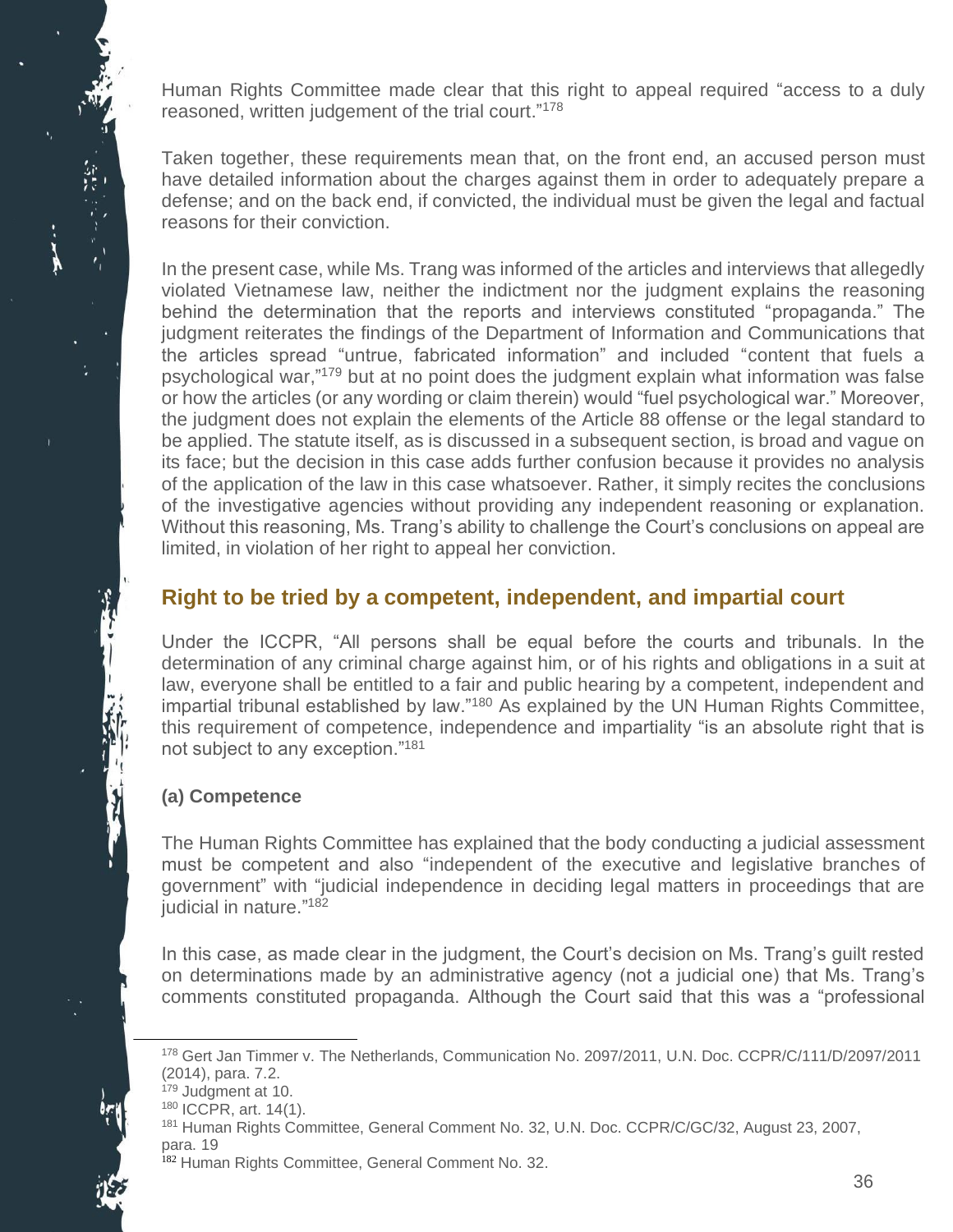agency,"<sup>183</sup> this department is not an independent judicial body, staffed by judges, but rather a regulatory and policy-making body within the executive branch.<sup>184</sup> The Court's judgment quotes the assessments made by this agency on Ms. Trang's writing without its own analysis or engagement with the materials even as this agency was not just providing factual analysis but legal determinations on the meaning of Ms. Trang's articles. The Department of Information and Communications did not only make factual assertions as to what Ms. Trang's commentary may have meant; it went further to make a legal determination that these articles and interviews met the legal standard of Article 88 of the criminal code.

In the judgment, the Court reports the following:

On August 27, 2020, the Department of Information and Communications of Hanoi City issued the Assessment results, concluding that the following documents have violated the law:

(1) The English document: "General Assessment on human rights situation in Vietnam" and its Vietnamese translation has content that fuels psychological war, spreading untrue, fabricated information to cause dismay among the people.

(2) English document: "Report Assessment of the 2016 Law on Belief and Religion in relation to the exercise of the right to Freedom of Religion and Belief in Vietnam" and its Vietnamese translation consists of distorted information about the guidelines and policies of the Socialist Republic of Vietnam. This document defamed and opposed the People's Government and has content that fuels a psychological war, spreading untrue, fabricated information to cause dismay among the people.

(3) Vietnamese document: "Report – Research: Assessment of the 2016 Law on Belief and Religion and the exercise of the right to Freedom of Religion and Belief" has content that fuels psychological war, spreading untrue, fabricated information to cause dismay among the people.

(4) The interview: "Pham Thi Doan Trang: "Vietnamese middle class does not need democracy and freedom", posted on December 05, 2018, accompanied by an audio interview (mp3) with Pham Thi Doan Trang on:

https://www.rfa.org/vietnamese/in\_depth/doan-trang-middle-class-no- need-democracy-12052018111504.html. has content which fuels psychological war, spreading untrue, fabricated information to cause dismay among the people.

(5) Direct Streaming: "Online discussion table – BBC News Vietnamese" (Thursday, August 9, 2018) on: http://www.facebook.com/bbcvietnamese/videos/2184604044885659. has content that fuels psychological war, spreading untrue, fabricated information to cause dismay among the people.

<sup>&</sup>lt;sup>183</sup> Judgment at 15.

<sup>184</sup> *See* Ministry of Information and Communications of the Socialist Republic of Vietnam (MIC), Main Functions, https://english.mic.gov.vn/Pages/ThongTin/114253/Main-Functions.html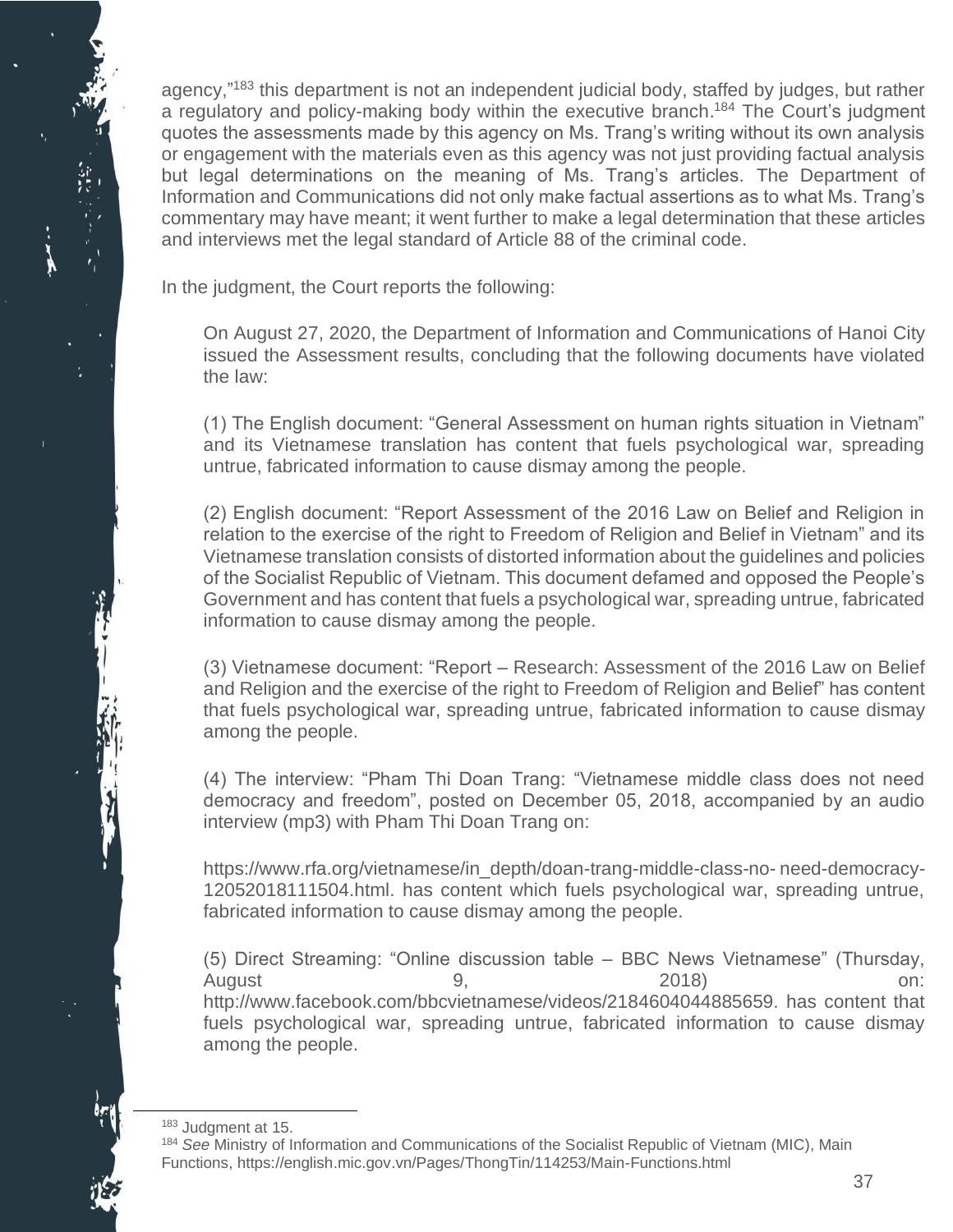The Court conducted no further examination of these legal determinations but rather accepted them as conclusive, essentially outsourcing its critical function as a tribunal to an administrative, nonjudicial agency. The central legal determination at the heart of this case, then, was not conducted by a competent judicial body in violation of Ms. Trang's rights.

#### **(b) Independence**

The Human Rights Committee has held that the requirement of judicial independence encompasses:

the procedure and qualifications for the appointment of judges, and guarantees relating to their security of tenure until a mandatory retirement age or the expiry of their term of office, where such exist, the conditions governing promotion, transfer, suspension and cessation of their functions, and the actual independence of the judiciary from political interference by the executive branch and legislature.<sup>185</sup>

The Human Rights Committee has further noted that a "situation where the functions and competencies of the judiciary and the executive are not clearly distinguishable or where the latter is able to control or direct the former is incompatible with the notion of an independent tribunal."<sup>186</sup> As the Special Rapporteur on the Independence of Judges and Lawyers has observed, "undermining [judges'] independence jeopardizes most judicial guarantees."<sup>187</sup>

The Basic Principles on the Independence of the Judiciary further provide that "[a]ny method of judicial selection shall safeguard against judicial appointments for improper motives."<sup>188</sup> Likewise, the Principles and Guidelines on the Right to a Fair Trial and Legal Assistance in Africa provide that "[a]ny method of judicial selection shall safeguard the independence and impartiality of the judiciary"<sup>189</sup> and encourages transparency and accountability in judicial selection. In addition to these protections on the front end, human rights law requires that judges be protected by conditions of tenure that insulate them from removal or interference based on their rulings.

The Human Rights Committee has said that judges should be removed or suspended only on "serious grounds of misconduct or incompetence."<sup>190</sup> Similarly, the UN Basic Principles on Judicial Independence note that any decisions in removal proceedings "should be subject to an independent review."<sup>191</sup> Further, Recommendation No. R (94) 12 of the Committee of Ministers of the Council of Europe states, "[j]udges, whether appointed or elected, shall have guaranteed tenure until a mandatory retirement age or the expiry of their term of office."<sup>192</sup> The UN Human Rights Committee has, for instance, criticised a five-year term for judges to the Central Court in the Democratic People's Republic of Korea, which it considered

 $185$  *Id.* 

<sup>186</sup> *Id*.; Human Rights Committee, Oló Bahamonde v. Equatorial Guinea, U.N. Doc. CCPR/C/49/D/468/1991, November 10, 1993, para. 9.4.

<sup>&</sup>lt;sup>187</sup> Report of the Special Rapporteur on the Independence of Judges and Lawyers, Aug. 12, 2008, UN Doc. A/63/271, para 36.

<sup>188</sup> UN Basic Principles on the Independence of the Judiciary, Principle 10,

https://www.ohchr.org/en/professionalinterest/pages/independencejudiciary.aspx.

<sup>&</sup>lt;sup>189</sup> Principles and Guidelines on the Right to a Fair Trial and Legal Assistance in Africa, Section  $A(4)(h)$ . <sup>190</sup> HRC General Comment 32, para 20.

<sup>&</sup>lt;sup>191</sup> UN Basic Principles on the Independence of the Judiciary, Principle 20.

<sup>192</sup> Recommendation No. R (94) 12 of the Committee of Ministers of the Council of Europe, Principle 1(3).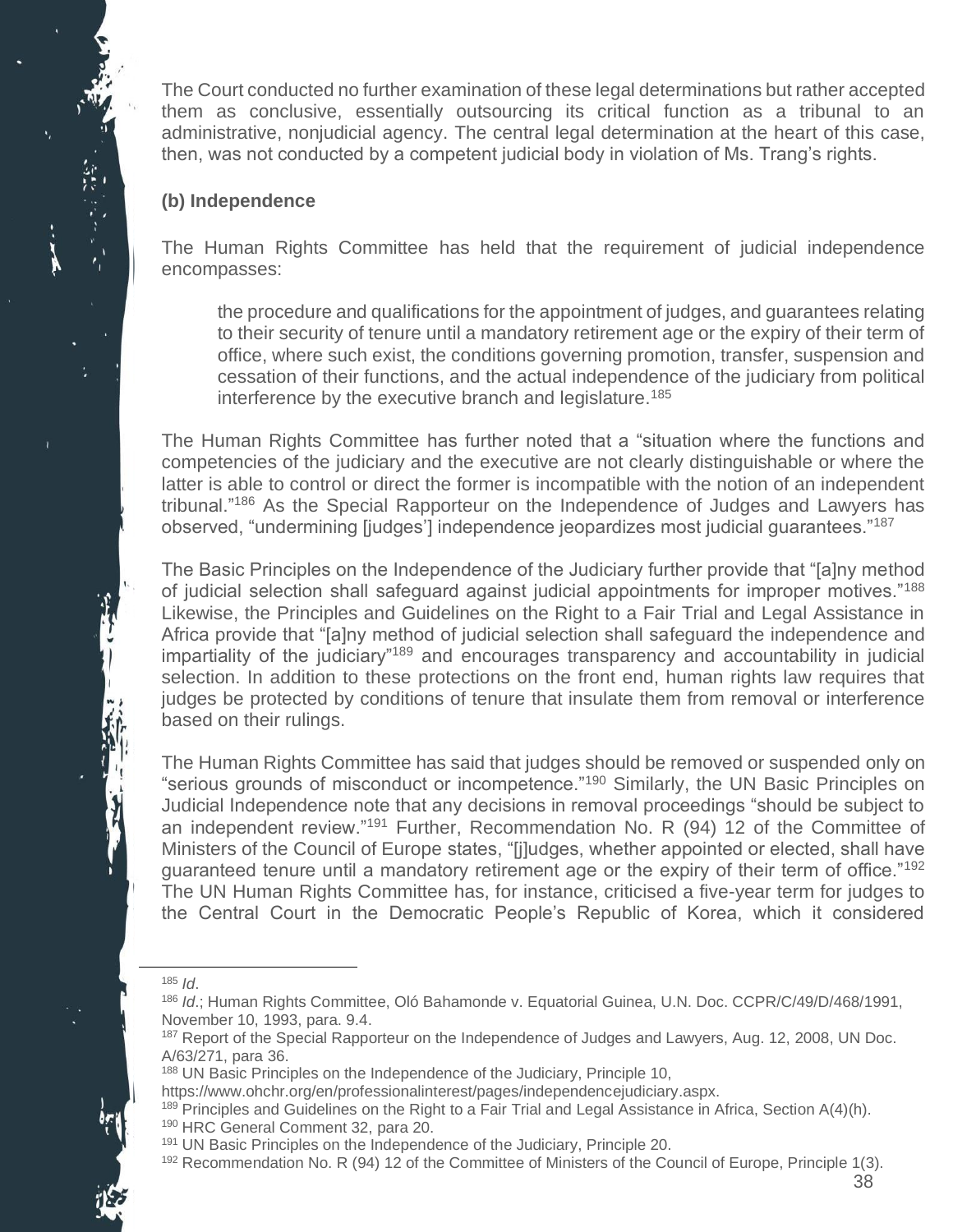endangered the independence of the judiciary.<sup>193</sup>

Here, the system of judicial tenure, appointment, and supervision suggests that the courts in Vietnam are not independent or insulated from political pressure. In Vietnam, it is the singleparty National Assembly and its agencies that supervise the courts<sup>194</sup> and it is only the National Assembly that is authorized to interpret the Constitution.<sup>195</sup> As a structural matter, this suggests that the judiciary is not independent of but rather reporting to and inferior to the single-party National Assembly. In its 2002 review of Vietnam, the UN Human Rights Committee raised concerns with "undue pressure" that limited judicial independence, noting the judiciary's "susceptibility to political pressure" and its concerns that "the Supreme People's Court is not independent of government influence"; the judiciary relies on the National Assembly's Standing Committee for the interpretation of the laws; and the role of the Standing Committee in "setting criteria and instructions which are binding for the judiciary." <sup>196</sup> Further judges (including those on the Supreme People's Court) are appointed for five-year terms and must reapply for appointment (which can then be renewed for up to 10 years). This term limit and reappointment process implicates judicial independence because judges who want to retain their role will know their appointment is subject to a political review of their decisions.

The lack of structural independence raises particular concerns in cases like the present one, where the charges are political in nature, as discussed in the next section. Judges and assessors are also subject to political qualifications. Assessors are defined as lay persons "loyal to the Fatherland and the Constitution of the Socialist Republic of Vietnam" who have a "firm political stance."<sup>197</sup> They are elected by Local People's Councils based on recommendations from the Vietnam Fatherland Front<sup>198</sup> and must be loyal to the Fatherland.<sup>199</sup> Judge and assessors may both be removed for committing criminal acts or if they are found to lack "ethical qualities." $200$ 

#### **(c) Impartiality**

Article 14 of the ICCPR also requires that courts be impartial. This has two components: "First, judges must not allow their judgement to be influenced by personal bias or prejudice, nor harbour preconceptions about the particular case before them, nor act in ways that improperly promote the interests of one of the parties to the detriment of the other. Second, the tribunal must also appear to a reasonable observer to be impartial."<sup>201</sup> The first component

- 198 Article 86 of the Law on the Organization of the People's Court.
- <sup>199</sup> Article 89 of the Law on the Organization of the People's Court.

<sup>193</sup> UN Human Rights Committee, Concluding Observations: Democratic People's Republic of Korea, U.N. Doc CCPR/CO/72/PRK (2001), para 8.

<sup>194</sup> The Socialist Republic of Vietnam, Law No. 62/2014/QH13, Luat To Chuc Toa An Nhan dan [Law on the Organization of the People's Court], Law No.(Nov. 11, 2014) (Viet.) [hereinafter Law on the Organization of the People's Court] Article 19, https://www.economica.vn/Portals/0/Documents/622014QH13267272.pdf <sup>195</sup> Article 74 of the Constitution. Vietnam does not have a constitutional court; although the issue has been raised, for example, around the

<sup>196</sup> UN Human Rights Committee CCPR/CO/75/VNM, Concluding Observations of the Human Rights Committee: Viet Nam, Aug. 5, 2002, para. 9,

http://docstore.ohchr.org/SelfServices/FilesHandler.ashx?enc=6QkG1d%2FPPRiCAqhKb7yhsmq1D%2B4Wv g6LhA1iuk%2BHo%2BVFfUUsLFDiHiqmWgdywzhgPOb1Lh5xM2K5Lwg%2BfWdx9LjQf2f1b1retJKiSuNZMU aCzF9%2F2761CcnTyf4nFxLT

<sup>&</sup>lt;sup>197</sup> Article 85 of the Law on the Organization of the People's Court.

<sup>&</sup>lt;sup>200</sup> Articles 82 & 90 of the Law on the Organization of the People's Court.

<sup>201</sup> Human Rights Committee, General Comment No. 32, U.N. Doc. CCPR/C/GC/32, August 23, 2007, para. 21. *See also* Human Rights Committee, Karttunen v. Finland, U.N. Doc. CCPR/C/46/D/387/1989, November 5, 1992, para. 7.2.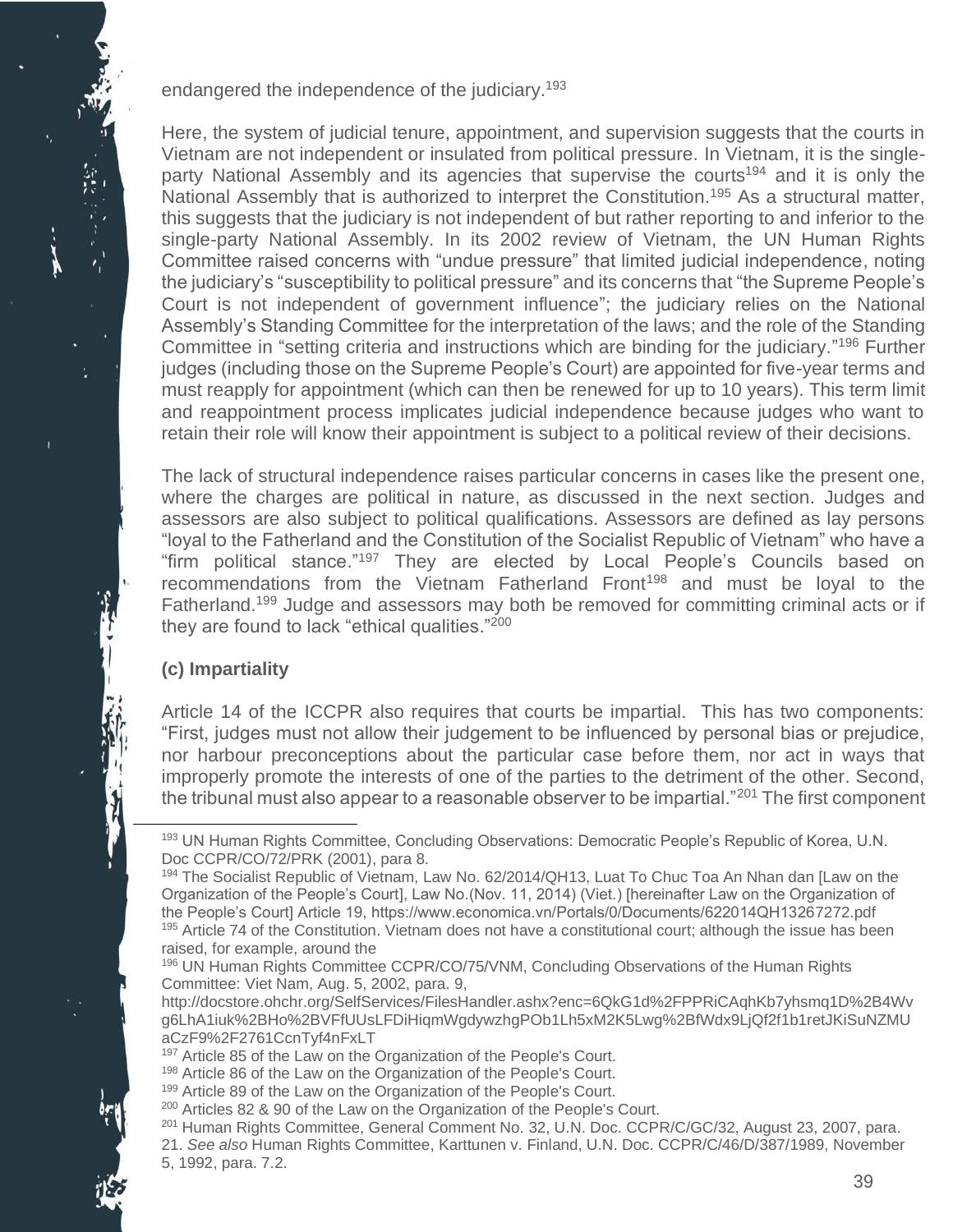of this test is subjective—referring to the individual judge and whether their conduct or bias might impact their decision-making in a specific case. The second component is objective and is tied to the principle that "[n]ot only must Justice be done; it must also be seen to be done." $^{202}$ If there is evidence that gives rise to justifiable doubts in the mind of this reasonable observer as to the court's impartiality, that court cannot be deemed impartial. 203

In the present case, news reports suggest that the Court repeatedly interrupted Ms. Trang when she attempted to testify and give her closing statement;<sup>204</sup> this—along with the rapidity with which the sentence was issued and the Court's refusal to allow the defense to present and cross-examine witnesses—may suggest that the Court had some animus toward Ms. Trang or had prejudged her case. But even without any specific allegation that any of the judges or assessors presiding were motivated by personal bias or prejudice, the lack of structural judicial independence surrounding their appointment, qualifications, and terms of tenure, along with the court's reported behavior, could give a reasonable observer the impression that this panel could not be expected to act impartially. This may be particularly true because the "national security" charges against Ms. Trang are so political in nature, as discussed below. Judges appointed by and reporting to a single-party legislature were deciding here on whether articles critical of the government constituted "propaganda." The judgment does not analyse whether the articles and interviews at issue were "propaganda," what the legal definition of this term is, or the mental state necessary for Ms. Trang to be convicted. Rather, it accepts that criticism of the government is a national security offense deserving a significant prison sentence.

# **D.OTHER FAIRNESS CONCERNS**

Beyond the significant violations of Ms. Trang's procedural rights detailed above, the prosecution and conviction of this journalist and human rights activist under a vague law, and explicitly for exercising her right to freedom of expression, raises serious concerns under human rights law. Specifically, the charges and her disproportionate sentence violate the principle of legality and Ms. Trang's right to freedom of expression, and the conduct of this trial overall suggests an abuse of process.

## **The Principle of Legality**

The principle of legality, at the core of criminal law and the rule of law overall, requires that offenses be clearly defined and prohibits retroactive application of a law. This ensures that a person is not punished for an act or omission they would not have known to be a crime at the time and protects against arbitrary application of the law. The principle is embodied in Article 15 of the ICCPR, which states: "No one shall be held guilty of any criminal offence on account of any act or omission which did not constitute a criminal offence, under national or international law, at the time when it was committed."<sup>205</sup>

 $202$  R v Sussex Justices, ex parte McCarthy ([1924] 1 KB 256, [1923] All ER Rep 233 <sup>203</sup> ECtHR Incal v Turkey (1998), para 71.

<sup>204</sup> Chris Humphrey, *The Washington Post*, "Vietnam jails its 'most famous activist' for nine years" Dec. 14, 2021, [https://www.washingtonpost.com/world/asia\\_pacific/vietnam-press-freedom-pham-doan-](https://www.washingtonpost.com/world/asia_pacific/vietnam-press-freedom-pham-doan-trang/2021/12/14/8ed0f008-57e4-11ec-8396-5552bef55c3c_story.html)

[trang/2021/12/14/8ed0f008-57e4-11ec-8396-5552bef55c3c\\_story.html](https://www.washingtonpost.com/world/asia_pacific/vietnam-press-freedom-pham-doan-trang/2021/12/14/8ed0f008-57e4-11ec-8396-5552bef55c3c_story.html)

<sup>&</sup>lt;sup>205</sup> United Nations International Covenant on Civil and Political Rights (ICCPR), Mar. 23, 1976, 14668 U.N.T.S. 172, art. 15.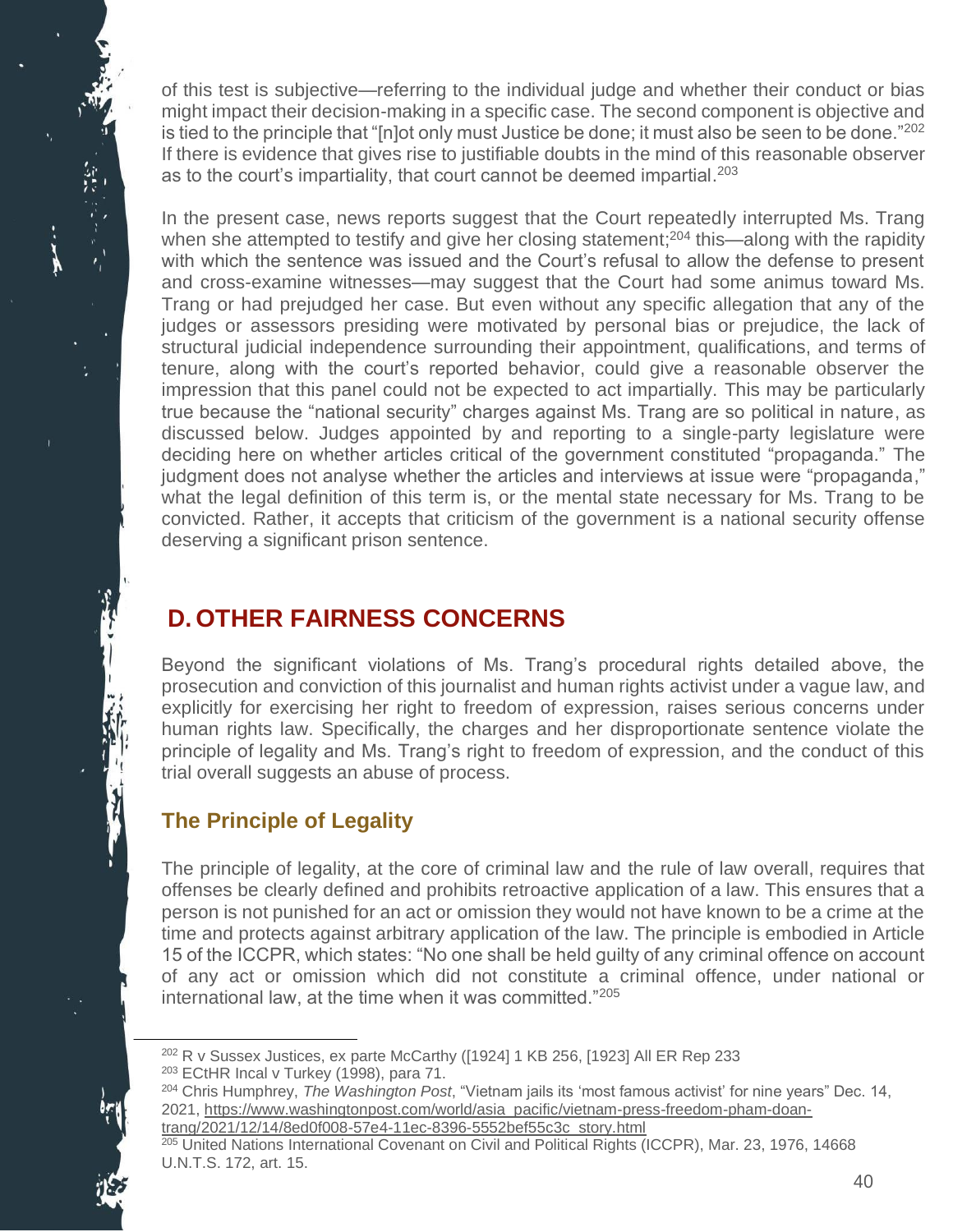Regional human rights courts have also interpreted the principle of legality to require that states clearly define their criminal laws. As the European Court of Human Rights has explained, the principle of legality "embodies, more generally, the principle that only the law can define a crime and prescribe a penalty," which it must do clearly and precisely.<sup>206</sup> The Inter-American Court of Human Rights has stated that the legality principle requires "a clear definition of the criminalized conduct, establishing its elements and the factors that distinguish it from behaviors that either are not punishable offences or are punishable but not with imprisonment."<sup>207</sup> Indeed, as the Permanent Court of International Justice explained in 1935: "It must be possible for the individual to know, beforehand, whether his acts are lawful or liable to punishment."<sup>208</sup>Although courts have an inevitable role in clarifying the law through judicial interpretation, they must ensure that any such development and construal is both consistent with the essence of the offence and also could reasonably be foreseen.<sup>209</sup>

The UN Human Rights Committee and other UN experts have repeatedly raised concerns with Article 88 and its successor in the 2015 code, Article 117, of Vietnam's criminal code, on the grounds that this law is overbroad and vague and, in its application, has been used to punish protected speech and assembly activities.<sup>210</sup> In particular, as raised in 2021 by several UN human rights experts, the "vague and imprecise" language of Vietnam's national security offenses "do not distinguish between violent acts posing as a threat to national security and the peaceful exercise of fundamental freedoms."<sup>211</sup> Similarly, the UN Working Group on Arbitrary Detention has previously warned that some provisions of Vietnam's national security laws draw "no distinction on the grounds of the use or non-use of violence or of incitement or non-incitement to violence."<sup>212</sup> The fact that the offenses are ostensibly meant to safeguard national security does not excuse this vagueness and imprecision. In fact, the Siracusa Principles on the Limitation and Derogation Provisions in the International Covenant on Civil and Political Rights explicitly provide, "national security cannot be used as a pretext for imposing vague or arbitrary limitations."<sup>213</sup>

<sup>210</sup> UN Human Rights Committee, *Concluding observations on the third periodic report of Viet Nam*, CCPR/C/VNM/CO/3 (2019), paras. 5, 45(a); UN Human Rights Committee CCPR/CO/75/VNM, Concluding Observations of the Human Rights Committee: Viet Nam, Aug. 5, 2002, para. 18; Letter to the Government of the Socialist Republic of Vietnam from the Mandates of the Special Rapporteur on the situation of human rights defenders; the Working Group on Arbitrary Detention; the Special Rapporteur on the promotion and protection of the right to freedom of opinion and expression; the Special Rapporteur on the rights to freedom of peaceful assembly and of association; the Special Rapporteur on the right of everyone to the enjoyment of the highest attainable standard of physical and mental health; the Special Rapporteur on freedom of religion or belief; the Special Rapporteur on torture and other cruel, inhuman or degrading treatment or punishment; and the Working Group on discrimination against women and girls, Nov. 22, 2021 [hereinafter 2021 Special Mandate Letter to Vietnam], at pp. 32, 37,

https://spcommreports.ohchr.org/TMResultsBase/DownLoadPublicCommunicationFile?gId=26765. <sup>211</sup> 2021 Special Mandate Letter to Vietnam at pp. 32-33.

<sup>212</sup> United Nations Working Group on Arbitrary Detention, E/CN.4/1995/31/Add.4 (Dec. 21, 1994) at para. 58. <sup>213</sup> American Association for the International Commission of Jurists, Siracusa Principles on the Limitation and Derogation Provisions in the International Covenant on Civil and Political Rights, April 1985, para. 31, https://www.icj.org/wp-content/uploads/1984/07/Siracusa-principles-ICCPR-legal-submission-1985-eng.pdf.

 $206$  ECtHR, Kokkinakis v. Greece, App. No. 14307/88, May 25, 1993, para. 52.

<sup>&</sup>lt;sup>207</sup> Inter-American Court of Human Rights, Castillo Petruzzi et al. v. Peru, Series C, No. 52, May 30, 1999, para. 121.

<sup>&</sup>lt;sup>208</sup> Consistency of Certain Danzig Legislative Decrees with the Constitution of the Free City, Advisory Opinion, 1935 PCIJ (ser. A/B) No.65 (Dec.4) at 56-57.

<sup>209</sup> ECtHR, Vasiliauskas v. Lithuania, Application no. 35343/05, Oct. 20, 2015, para. 155; *S.W. v. the United Kingdom*, 22 November 1995, para. 36, Series A no. 335-B; *C.R. v. the United Kingdom*, 22 November 1995, para. 34, Series A no. 335-C; Case of Del Rio Prada v Spain, Application No. 42750/09, Oct. 21, 2013, para. 93.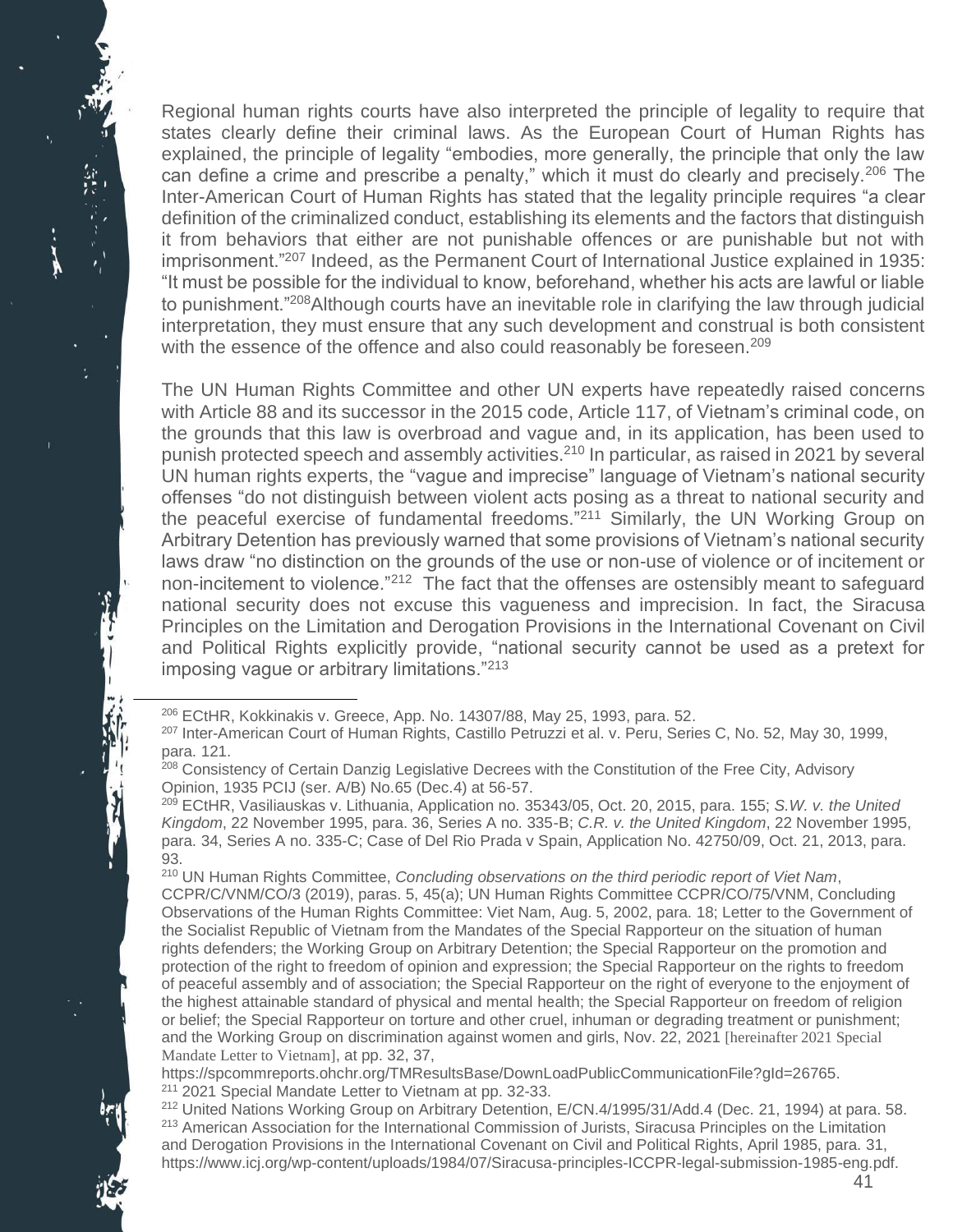Ms. Trang faced national security charges of "conducting propaganda" for allegedly speaking and writing, privately and publicly, about Vietnam's human rights record. The statute under which she was convicted, Article 88 of the 1999 Criminal Code, states in full:

Those who commit one of the following acts against the Socialist Republic of Vietnam shall be sentenced to between three and twelve years of imprisonment:

- a) Propagating against, distorting and/or defaming the people's administration;
- b) Propagating psychological warfare and spreading fabricated news in order to foment confusion among people;
- c) Making, storing and/or circulating documents and/or cultural products with contents against the Socialist Republic of Vietnam.<sup>214</sup>

The statute does not include any guidance or definitions of the terms or their elements,  $215$ which are broad and quite diverse—from "distorting" to "psychological warfare" to "forment[ing] confusion." Even "against the Socialist Republic of Vietnam" is vague and nonspecific. Beyond the lack of instruction on the meaning of the terms, the statute also has no intent component—meaning that there is no requirement that the authorities have to prove the accused's conduct was deliberate or in order to cause a particular impact. There is also no explanation or standard for what the state must prove for a conviction. 216

As such, this law is vague on its face, making it impossible for a person to know what speech or conduct is prohibited and so avoid criminalization.

#### **The Right to Free Expression**

Article 19 of the ICCPR states that everyone has the right to freedom of expression, including the "freedom to seek, receive and impart information and ideas of all kinds,"<sup>217</sup> including those considered to be "offensive."<sup>218</sup> Where the speech at issue is political, concerning public officials and public institutions, the UN Human Rights Committee has said, "[t]he value placed by the Covenant upon uninhibited expression is particularly high."<sup>219</sup> The European Court of Human Rights has held that freedom of expression protects ideas and speech that may "offend, shock or disturb the state or any section of the population"<sup>220</sup> or are "provocative or insulting"<sup>221</sup> to government authorities.

<sup>&</sup>lt;sup>214</sup> Criminal Code of Vietnam, Art. 88 (1999).

<sup>&</sup>lt;sup>215</sup> Vietnam uses a civil legal system where courts do not rely on judicial interpretations but rather "apply" existing legislation; the lack of definitions and statutory clarity is thus particularly problematic. <sup>216</sup> *See* UN Working Group on Arbitrary Detention, Opinion para. 68 (2021) ("There is no intent component and no measure of what a prosecutor must prove to convict."). Section 2 of Article 88, like other provisions under the Code, also refers to "less serious" offences without defining them or what distinguishes a "serious" from a "less serious" offense.

<sup>217</sup> ICCPR, Art. 19.

<sup>218</sup> UN Human Rights Committee, General Comment No. 34, U.N. Doc. CCPR/C/GC/34 (hereinafter "General Comment No. 34"), September 12, 2011.

<sup>219</sup> General Comment No. 34, para. 38.

<sup>220</sup> ECtHR, Handyside v. UK, Application no. 5493/72, 7 December 1976, para. 49.

<sup>&</sup>lt;sup>221</sup> ECtHR, Özgür Gündem v. Turkey, Application no. 23144/93, 16 March 2000, para. 60 ("The Court reiterates that the dominant position enjoyed by the State authorities makes it necessary for them to display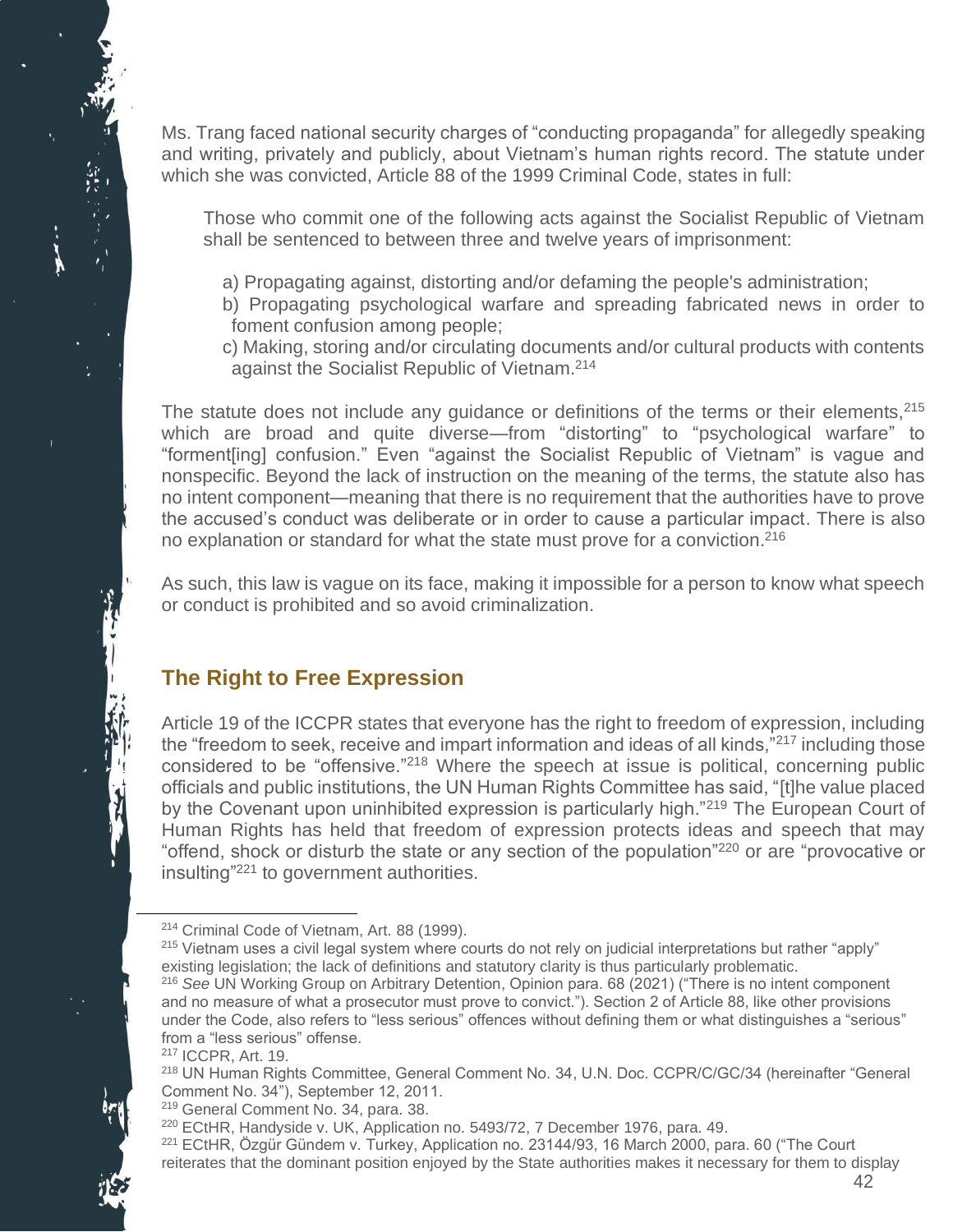Given the centrality of this right to free expression, the ICCPR mandates that any laws restricting expression are (a) "provided by law"; (b) serve a legitimate purpose; and (c) meet the test of "necessity and proportionality" for the protection of other core rights and interests.<sup>222</sup> The UN Human Rights Committee has explained that a law implicating the right to freedom of expression must not "confer unfettered discretion ... on those charged with its execution,"<sup>223</sup> as this could allow government authorities to punish speech they disagree with.<sup>224</sup> To further ensure that restrictions on speech are not abused, the Human Rights Committee has explained that any legislation restricting freedom of expression must be "formulated with sufficient precision to enable an individual to regulate his or her conduct accordingly."<sup>225</sup>

#### *Provided by Law*

As previously noted, Article 88 is overbroad and fails the "provided by law" prong of the test for laws that restrict expression on its face. Where speech is criminalized in the name of national security, as in the present case, it is more, not less, important to specify why speech should be restricted.<sup>226</sup> As the Human Rights Committee has explained, where government authorities seek to punish speech on the grounds that it presents a risk of violence or a threat to national security, they must "demonstrate in specific and individualized fashion the precise nature of the threat, and the necessity and proportionality of the specific action taken, in particular by establishing a direct and immediate connection between the expression and the threat."<sup>227</sup>

Under the Johannesburg Principles on National Security, expression may only be punished as a threat to national security "if the government can demonstrate that: (a) the expression is intended to incite imminent violence; (b) it is likely to incite such violence; and (c) there is a direct and immediate connection between the expression and the likelihood or occurrence of such violence."<sup>228</sup> On the contrary, under the Johannesburg Principles, speech that "advocates non-violent change of government policy or the government itself" is protected expression.<sup>229</sup> Similarly, the Siracusa Principles on the Limitation and Derogation Provisions in the ICCPR make clear that "national security" may only be invoked as a rationale for limiting rights in order to protect a nation's existence or "territorial integrity or political independence against *force* or *threat of force*," (emphasis added).<sup>230</sup>

<sup>225</sup> General Comment No. 34, para. 25. See also U.N. General Assembly, Report of the Special Rapporteur on the promotion and protection of freedom of expression, U.N. Doc, A/74/486, Oct. 9, 2019, para 6. <sup>226</sup> *See* ECtHR, Başkaya and Okçuoğlu v. Turkey, Applications nos. 23536/94 and 24408/94, 8 July 1999, para. 62.

<sup>227</sup> General Comment No. 34, para. 35.

<sup>228</sup> The Johannesburg Principles on National Security, Freedom of Expression and Access to Information, Freedom of Expression and Access to Information, U.N. Doc. E/CN.4/1996/39 (1996), Principle 6. <sup>229</sup> The Johannesburg Principles, Principle 7.

<sup>230</sup> The Siracusa Principles at para. 29.

restraint in resorting to criminal proceedings. The authorities of a democratic State must tolerate criticism, even if it may be regarded as provocative or insulting.")

<sup>222</sup> HUMAN RIGHTS COMMITTEE, General Comment No. 34 para. 9 (Sept. 12, 2011), U.N. Doc. CCPR/C/GC/34, para. 22.

<sup>&</sup>lt;sup>223</sup> UN Human Rights Committee, General Comment No. 34, U.N. Doc. CCPR/C/GC/34 (hereinafter "General Comment No. 34"), September 12, 2011, para. 25. Although the Committee in this Comment is discussing the principle of legality in the context of restrictions on the right to freedom of expression, these requirements are fundamental to the legality principle in any context.

<sup>224</sup> UN Human Rights Committee, Kim v. Republic of Korea, U.N. Doc. CCPR/C/64/D/574/1994, Jan. 4, 1999, para. 12.2.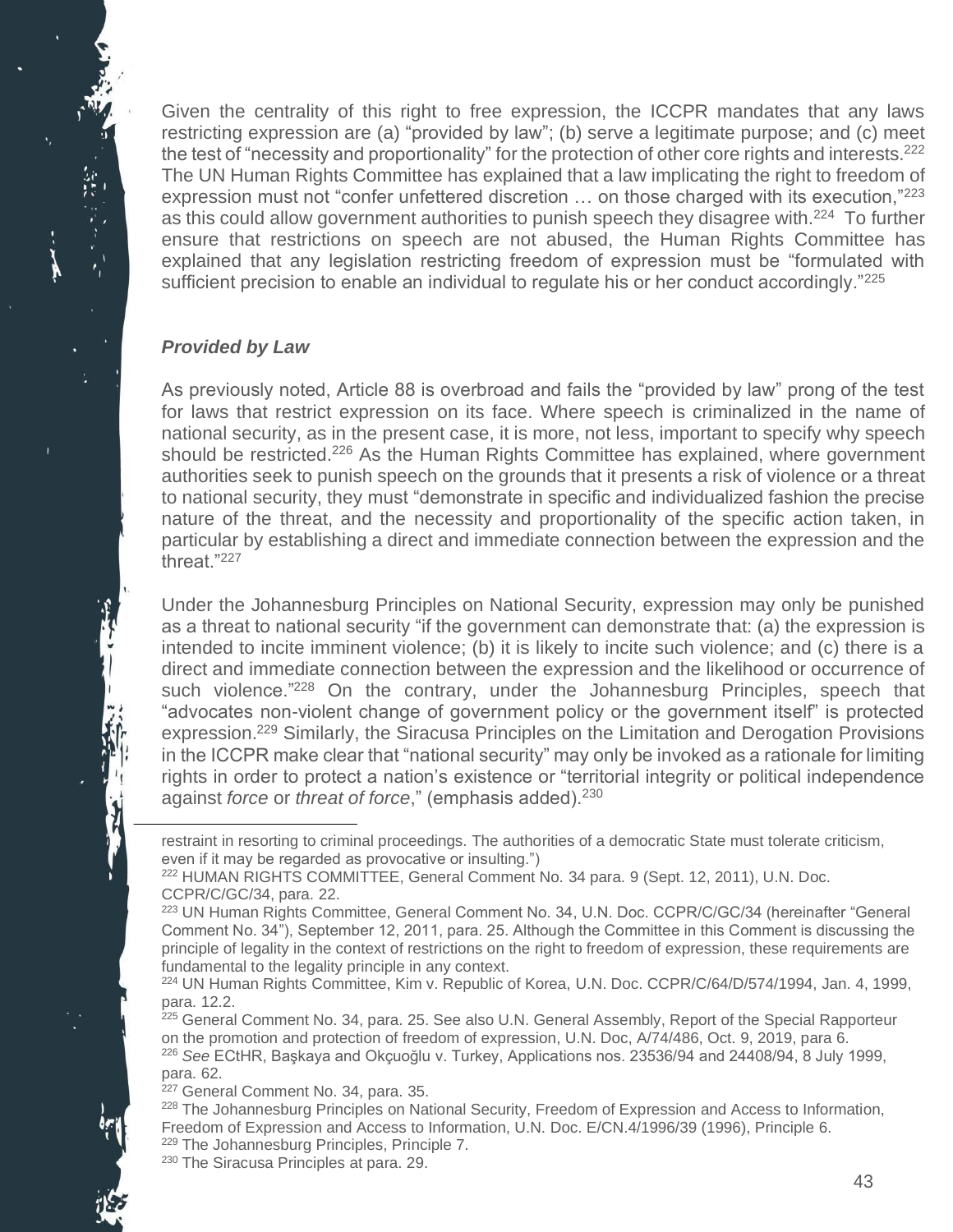Here, the Procuracy charged Ms. Trang with committing a national security offense by writing articles critical of the government. While "national security" is a legitimate interest of the state, there is no evidence presented that Ms. Trang's writing or words are a threat to be punished, nor is the law sufficiently specific to require this nexus between expression and the likelihood of forceful or violent action. The indictment against Ms. Trang does not reference or suggest any involvement in or support of violent activities against either the state or any individual. Rather, the allegations and cited evidence against Ms. Trang consist of a series of published and unpublished articles and interviews describing the human rights situation in Vietnam, including environmental issues, LGBTQ+ rights, freedom of expression, and political freedoms. The indictment at no point suggests that these activities encourage or promote violence or any specific action. The accusation throughout the indictment is rather that Ms. Trang spread "untrue, fabricated information to foment confusion among the people."<sup>231</sup> The most forceful language used is an accusation that Ms. Trang used "psychological warfare";<sup>232</sup> but this term is vague and no conduct or actions suggesting force or violence to achieve a specific end are mentioned.

#### *Necessity and Proportionality*

Further, this prosecution violates the principles of necessity and proportionality because the prosecution and Court made no effort to show that the alleged conduct needed to be prosecuted—much less subject to a severe nine-year prison sentence—in order to avoid damage to national security.

States must demonstrate "the necessity and proportionality of the specific [restriction applied], in particular by establishing a direct and immediate connection between the expression and the [specific] threat" that the state says is the reason for the restriction. According to the UN Special Rapporteur on the right to freedom of expression, to comply with the necessity requirement, "States must demonstrate that the restriction imposes the least burden on the exercise of the right and actually protects, or is likely to protect, the legitimate State interest at issue. States may not merely assert necessity but must demonstrate it, in the adoption of restrictive legislation and the restriction of specific expression."

Here, the alleged offense of "spreading" propaganda essentially seeks to punish Ms. Trang for some of the core activities of a journalist—collecting, analysing, and sharing information on matters of public and political discourse. The right to free expression guarantees not only the right to hold opinions but also to impart and receive information and ideas.<sup>233</sup> The Venice Commission has similarly explained that "where a person is prevented from communicating, or faces a fine or civil award of damages for doing so, the [] right [to freedom of expression] of both the speaker and the audience is interfered with."<sup>234</sup>

Ms. Trang's articles and interviews are protected speech and opinion on matters of public interest; they are the type of expression that are explicitly protected under human rights law. Prosecuting and severely punishing Ms. Trang for her thoughts, commentary, and criticism fails the necessity and proportionality requirements under the ICCPR.

<sup>231</sup> Indictment at 8-9.

<sup>232</sup> Indictment at 8-9.

<sup>233</sup> ICCPR, art. 19(2).

<sup>&</sup>lt;sup>234</sup> CDL-AD(2013)024, Opinion on the legislation pertaining to the protection against defamation of the Republic of Azerbaijan, § 21.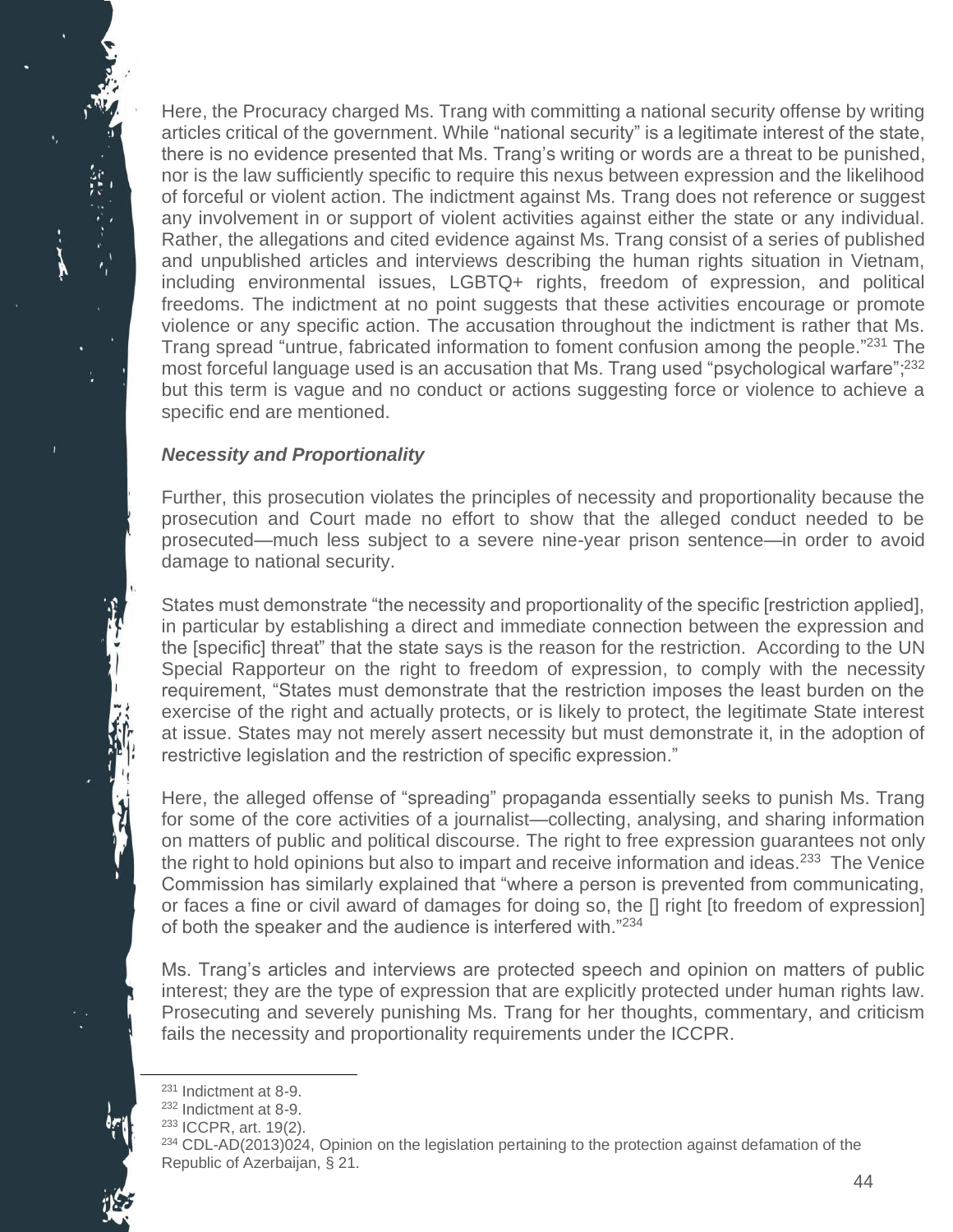#### **Abuse of Process**

Finally, the trial of a human rights activist and journalist explicitly for her work critical of the government clearly meets the standards for finding abuse of judicial process whereby the charges, investigation, detention, and punishment were not directed by a need to punish criminal conduct. Rather, each stage of this prosecution and trial appears to have been designed to punish Ms. Trang for exercising her rights to freedom of opinion and expression and to chill others from publicly or privately criticizing the government. Not only is this prosecution part of a documented trend of abusive prosecutions in Vietnam targeting government critics but it also is only the most recent targeting of Ms. Trang, who has been arrested, detained, and interrogated numerous times for her human rights activities.

While the UN Human Rights Committee has yet to establish clear criteria for assessing such situations—although it has made clear, for instance, that it considers detention for the exercise of protected rights to be arbitrary<sup>235</sup>—European Court of Human Rights jurisprudence is instructive. The European Court evaluates whether a legal proceeding was driven by improper motives, with regard to a range of factors: the political context in which the prosecution was brought;<sup>236</sup> whether the authorities undertook actions against the accused amidst their "increasing awareness that the practices in question were incompatible with [European] Convention standards;"<sup>237</sup> and whether the ultimate decision was well-reasoned and based on law.<sup>238</sup> The Court will also consider the broader context, including any pattern of politicised arrests and prosecutions.<sup>239</sup>

The European Court has held that proof of an illegitimate purpose may be shown by way of circumstantial evidence, <sup>240</sup> including, for example, the relationship between the prosecution and the exercise of rights protected under human rights law; the behaviour of prosecuting

<sup>&</sup>lt;sup>235</sup> UN Human Rights Committee, Khadzhiyev v. Turkmenistan, UN Doc CCPR/C/122/D/2252/2013, Apr. 17, 2018, para 7.7; *see also* UN Human Rights Committee, Nasheed v. Maldives, UN Doc.

CCPR/C/122/D/2851/2016, May 4, 2018, para. 8.7 ("The State party has not refuted the author's allegations that the judicial proceedings against him, and the measures taken within the proceedings in 2012-2013, cumulatively, were used as a means of preventing him from campaigning for the 2013 presidential elections, such as twice arresting him to interrupt campaign trips and denying his request to be authorized to travel to other islands and abroad in connection with the political campaign.")

<sup>&</sup>lt;sup>236</sup> European Court of Human Rights, "Guide on Article 18 of the European Convention of Human Rights, Limitations on Use of Restrictions and Rights," August 31, 2018, para. 57 (citing European Court of Human Rights, Merabishvili v. Georgia, App. No. 72508/13, November 28, 2017, para. 322; European Court of Human Rights, Khodorkovskiy v. Russia, App. No. 5829/04, May 31, 2011, para. 257; European Court of Human Rights, Khodorkovskiy and Lebedev v. Russia, App. Nos. 11082/06 and 13772/05, July 25, 2013, para. 901; European Court of Human Rights, Nastase v. Romania, App. No. 80563/12, December 11, 2014, para. 107; European Court of Human Rights, Rasul Jafarov v. Azerbaijan, App. No. 69981/14, March 17, 2016, paras. 159-161; European Court of Human Rights, Mammadli v. Azerbaijan, App. No. 47145/14, April 19, 2018, para. 103; European Court of Human Rights, Rashad Hasanov and Others v. Azerbaijan, App. No. 148653/13, June 7, 2018, para. 124).

<sup>&</sup>lt;sup>237</sup> European Court of Human Rights (Grand Chamber), Navalnyy v. Russia, App. No. 29580/12, November 15, 2018, para. 171.

<sup>&</sup>lt;sup>238</sup> European Court of Human Rights, Nastase v. Romania, App. No. 80563/12, December 11, 2014, para. 107

<sup>&</sup>lt;sup>239</sup> European Court of Human Rights, Mammadov v. Azerbaijan (Grand Chamber), App. No. 15172/13, May 29, 2019, para. 187-89.

<sup>&</sup>lt;sup>240</sup> European Court of Human Rights, Merabishvili v. Georgia (Grand Chamber), App. No. 72508/13, Nov. 28, 2017, paras. 316-317; European Court of Human Rights, Ibrahimov & Mammadov v. Azerbaijan, App. No. 63571/16, Feb. 13, 2020, para. 147.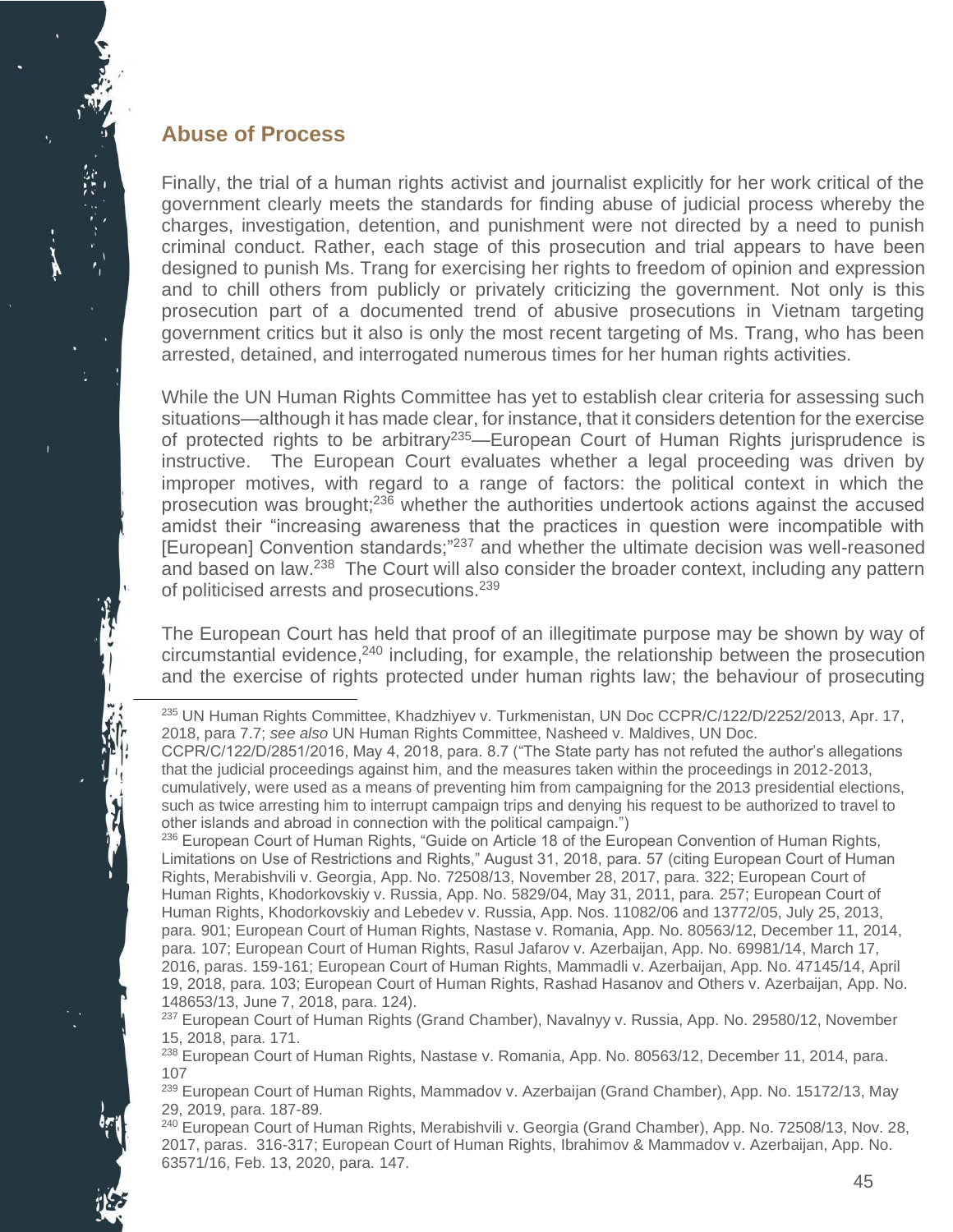authorities, including delays between the arrest and the laying of charges; and appearances of political interference in the case when there appears to be a correlation between hostile statements by public officials and the timing or wording of criminal charges against the applicant.<sup>241</sup>

The present case evidences an improper motive in light of: (a) the behavior of the authorities, (b) Ms. Trang's punishment for exercise of her rights, including through the proceedings, and (c) the overall context and systemic pattern of arrests and detention of human rights activists and journalists in Vietnam, continuing in defiance of UN decisions.

From the Court's decision, and given the timing and pattern of Ms. Trang's arrests, it seems clear that Ms. Trang was prosecuted and convicted not just for her political opinions but also explicitly for "spreading materials" and for "interviews with foreign press."<sup>242</sup> The trial and prosecution of Ms. Trang thus appear designed to silence her and warn others against criticizing the government of Vietnam. Indeed, sentencing Ms. Trang to nine years in prison for her commentary about Vietnam or having material about Vietnam's human rights situation, the Court noted that the severe sentence served a deterrent purpose, to "educate" the public.<sup>243</sup>

First, the authorities' treatment of Ms. Trang suggested that this was a targeted and malicious prosecution. Ms. Trang is an internationally well-known author, journalist, and author, who has been repeatedly arrested by police in Vietnam, often around significant diplomatic events such as the US-Vietnam human rights dialogue in 2020; after leaving a meeting with a delegation from the European Union in advance of its EU-Vietnam human rights dialogue<sup>244</sup>; and in 2016, ahead of US President Obama's visit to Vietnam. <sup>245</sup> The timing of her repeated arrests and the violence with which she was treated in the past suggests that Ms. Trang has been targeted to be made an example of because of human rights activism and reporting, and because she sought to share information about the situation in Vietnam with an international audience. These conversations may annoy, offend, or inconvenience the government but they are protected under the ICCPR, which explicitly protects political discourse and opinion, commentary, journalism, and the sharing of information.

Second, and relatedly, this prosecution and trial punished Ms. Trang for the exercise of her right to expression and, given how well-known Ms. Trang is in Vietnam and internationally, appears to have been brought to deter others from criticizing the government. As previously discussed, laws that impermissibly limit free expression and political speech, in particular, violate human rights law. Not only do such laws violate the right to hold opinions and receive and impart information but they have a dangerous chilling effect that itself can implicate the fairness of the punishment. In *Baka v. Hungary* (2016), the Grand Chamber of the European Court of Human Rights held the chilling effect from sanctions on legitimate speech and expression not only impacts the proportionality of the punishment but also such an effect

46

<sup>241</sup> *See* European Court of Human Rights, Kavala v. Turkey, App. No. 28749/18, Dec. 10, 2019, paras 223- 229; European Court of Human Rights, Demirtas v. Turkey (No 2), App. No. 14305/17, Nov. 20, 2018, para 170 (2018); European Court of Human Rights, Ismayilova v. Azerbaijan (No 2), App. No. 30778/15, Feb. 27, 2020, para. 14.

<sup>242</sup> Judgment at 3.

<sup>&</sup>lt;sup>243</sup> Judgment at 16.

<sup>244</sup> HUMAN RIGHTS WATCH*, Vietnam: EU Should Press for Release of Political Prisoners*, Nov. 28, 2017, https://www.hrw.org/news/2017/11/28/vietnam-eu-should-press-release-political-prisoners <sup>245</sup> Simon Lewis, *Time Magazine*, "'Empty Chairs' at Embassy Meeting as Vietnam Keeps Activists Away From Obama" May 24, 2016, *available at* https://time.com/4346032/vietnam-obama-human-rights-detained/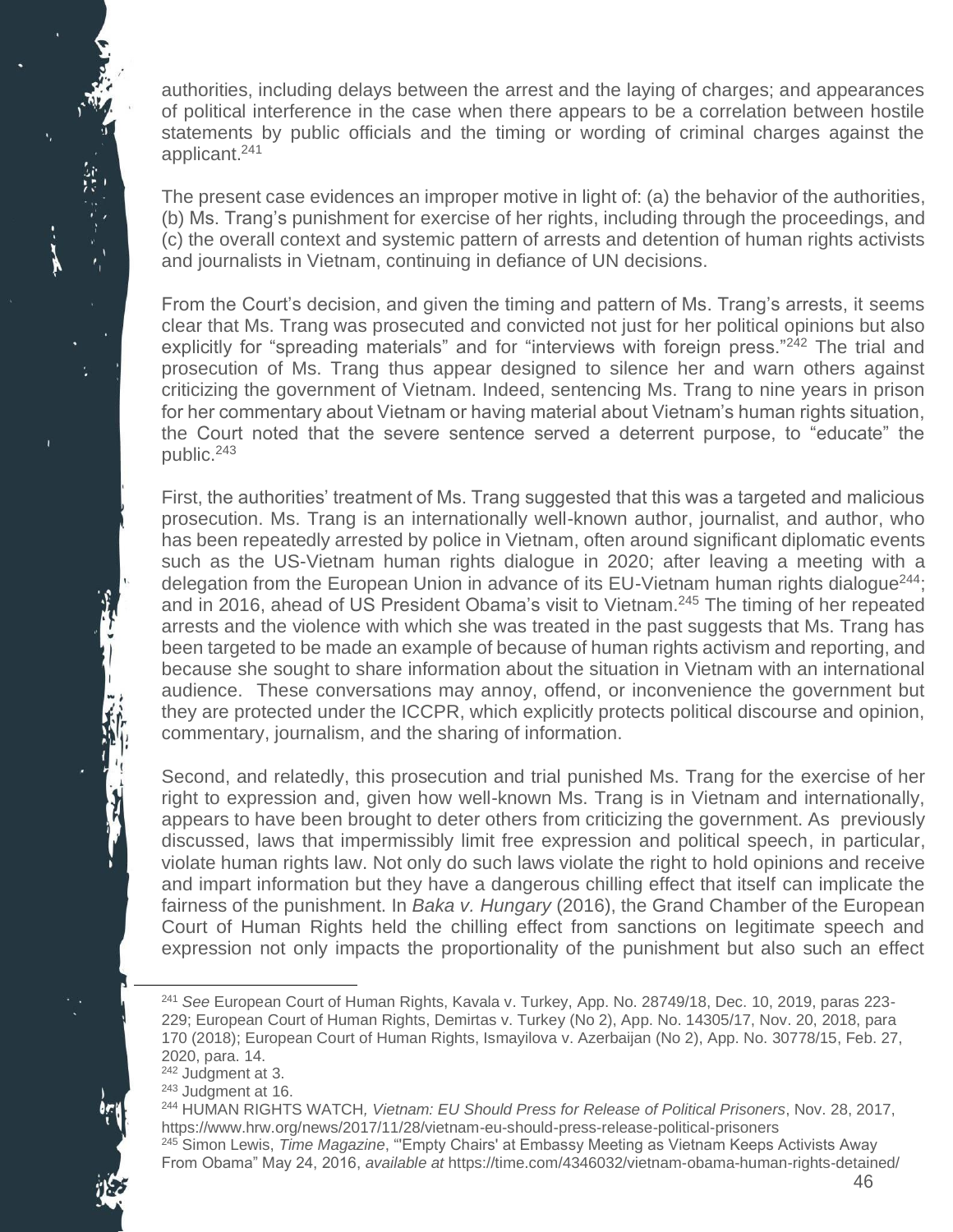"works to the detriment of society as a whole."<sup>246</sup> The Inter-American system shares this concern that a chilling effect that comes from criminal penalties on speech will violate the right to freedom of expression, with a broader impact on society beyond the harm to the individual defendant.<sup>247</sup>

Customary international law practice across jurisdictions also denounce the chilling effect that the threat of court process has on freedom of speech and expression. The Supreme Court of India, for example, has held that "the law should not be used in a manner that has chilling effects on the `freedom of speech and expression."<sup>248</sup> Earlier, the UK House of Lords in *Derbyshire County Council vs Times Newspapers Ltd.* similarly held that the threat of court process has a chilling effect on the freedom of speech and expression.<sup>249</sup>

Third, human rights experts from the UN have raised concerns that Vietnam's national security laws are misused to punish and chill lawful conduct. The UN Working Group on Arbitrary Detention has previously warned that provisions of Vietnam's national security laws fail to distinguish "between persons who use violence to achieve their objectives and those who are involved only in political activities which are primarily peaceful and which are, in the final analysis, an expression of freedom of opinion, expression, association and assembly."<sup>250</sup> And several UN special rapporteurs similarly raised concerns with this misuse of national security laws in Vietnam, highlighting that "the penalisation of a journalist solely for being critical of the government or the political social system espoused by the government can never be considered to be a necessary restriction of freedom of expression."<sup>251</sup>

In this case, the context suggests that Ms. Trang was arrested, detained, prosecuted, and punished, not for a legitimate national security interest but rather to chill dissent and criticism of the government authorities. Indeed, as the court noted in its verdict, the high sentence

<sup>246</sup> European Court of Human Rights (Grand Chamber), Baka v. Hungary, Application no. 20261/12, June 23, 2016, para. 167. *See also* European Court of Human Rights, Kövesi v. Romania, App. 594/19, May 8, 2020, para. 209; European Court of Human Rights (Grand Chamber), Navalny v. Russia, App. No. 29580/12, November 15, 2018; European Court of Human Rights, Wille v. Liechtenstein, Application no. 28396/95, Oct. 28, 1999, para. 50.

<sup>&</sup>lt;sup>247</sup> Inter-American Court of Human Rights, Case of Herrera-Ulloa v. Costa Rica, July 2, 2004, para. 133 (finding a violation of the right to freedom of expression in a criminal prosecution that had a "deterrent, chilling and inhibiting effect" on others and "in turn, obstructs public debate on issues of interest to Society." *See generally*, Inter-American Commission on Human Rights, Tulio Álvarez v. Venezuela, Report No. 4/17, Jan. 26, 2017, para. 84, *available at*

http://www.oas.org/en/iachr/decisions/court/2017/12663fondoen.pdf. CASE 12.663,

<sup>&</sup>lt;sup>248</sup> S. Khushboo vs Kanniammal, 2010 (V) SCR 322 (citing another decision, S. Rangarajan Vs. P. Jagjivan Ram & Ors., (1989) 2 SCC 574, as laying down the appropriate approach in determining the scope of `reasonable restrictions' that can be placed on the Freedom of Speech and Expression)

<sup>249</sup> *Derbyshire County Council vs Times Newspapers Ltd*, [1993] 1 All ER 1011, [1993] 2 WLR 449, [1993] UKHL 18, [1993] AC 534, *citing New York Times Co. v. Sullivan*, 376 U.S. 254, 277 (1964).

<sup>&</sup>lt;sup>250</sup> United Nations Working Group on Arbitrary Detention, E/CN.4/1995/31/Add.4 (Dec. 21, 1994) at para. 35. <sup>251</sup> Letter to the Government of the Socialist Republic of Vietnam from the Mandates of the Special Rapporteur on the situation of human rights defenders; the Working Group on Arbitrary Detention; the Special Rapporteur on the promotion and protection of the right to freedom of opinion and expression; the Special Rapporteur on the rights to freedom of peaceful assembly and of association; the Special Rapporteur on the right of everyone to the enjoyment of the highest attainable standard of physical and mental health; the Special Rapporteur on freedom of religion or belief; the Special Rapporteur on torture and other cruel, inhuman or degrading treatment or punishment; and the Working Group on discrimination against women and girls, Nov. 22, 2021, at 38,

https://spcommreports.ohchr.org/TMResultsBase/DownLoadPublicCommunicationFile?gId=26765.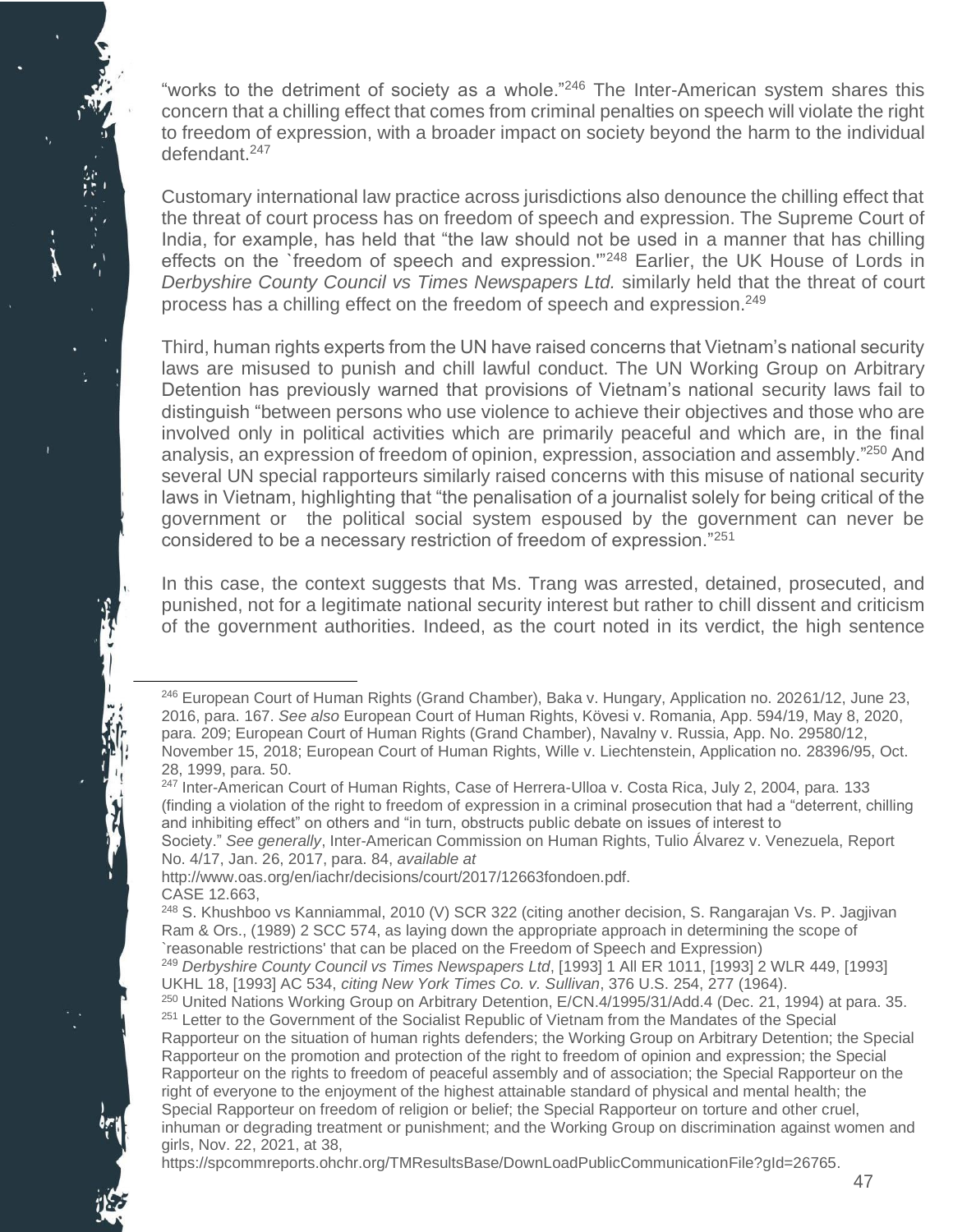

金井

<sup>252</sup> Judgment at 16.

 $\theta$ r

 $\eta \Sigma$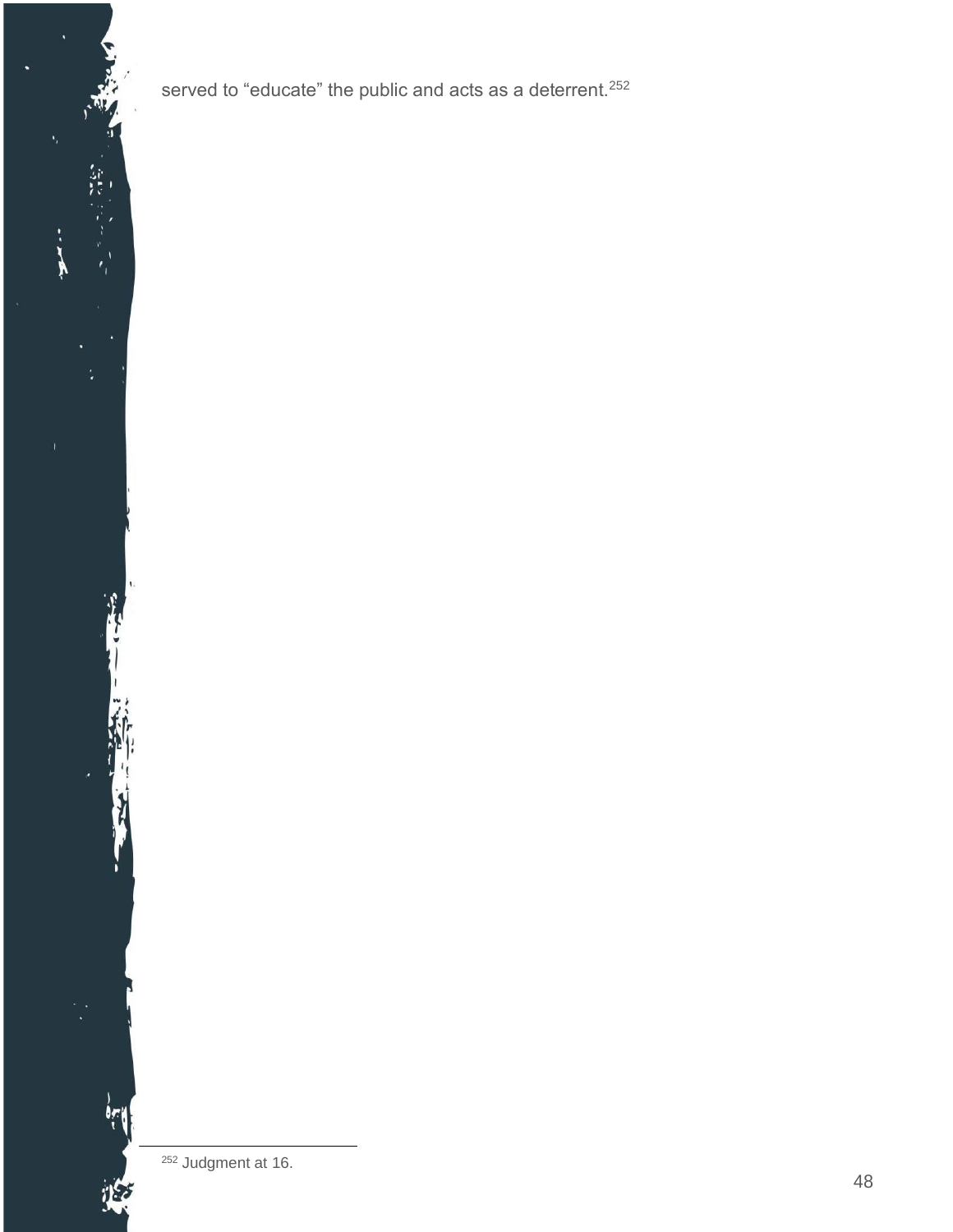# **C O N C L U S I O N A N D G R A D E**



## **TrialWatch Expert David McCraw's Findings:**

The trial of Pham Doan Trang was marred from beginning to end by severe violations of her right to a fair trial, her right to be free from arbitrary detention, and her right to freedom of expression. Ms. Trang was held incommunicado based on her human rights activities and without access to legal assistance, detailed information about the charges against her, or the opportunity to contest her detention for over a year. In November 2021, the UN Working Group on Arbitrary Detention found that her detention was consequently unlawful; but rather than curing these defects, the authorities continued to prosecute Ms. Trang on vague charges for writing about Vietnam's human rights situation and sharing her opinions publicly—conduct protected under human rights law. Not only were the charges against Ms. Trang provided very late before trial but the law under which she was charged and convicted—Article 88 of the 1999 Penal Code—has been repeatedly criticized by the UN and other experts as too vague and overbroad; as such, the law on its face violates the principle of legality.

At trial, which lasted only one day, Ms. Trang was denied her right under human rights law to call and cross-examine witnesses, including the individuals who had made the legal determination that she had committed anti-state propaganda. Further, the Court adopted these legal conclusions from an administrative agency, essentially delegating its judicial functions to a political and administrative body in violation of the right to an independent and impartial tribunal. The judgment, handed down mere hours after the trial concluded, also violated Ms. Trang's right to a reasoned judgment in its lack of analysis or legal interpretation, thus also denying her right to an effective appeal of the conviction. Beyond these violations within the trial, it also appears that Ms. Trang was targeted for her writing and activism critical of the governmental authorities given not only the charges in this case but also the number of times she has been arrested and detained over the years, often when Vietnam's human rights record was being discussed. Hers is one of many concerning arrests, prosecutions, and sentences in Vietnam for exercising the right to freedom of expression, which further suggests an abuse of process in this case.

This trial merits a grade of F in light of the numerous violations of Ms. Trang's fair trial rights and her rights to freedom of expression and to be free from arbitrary detention and the extremely harsh penalty imposed.